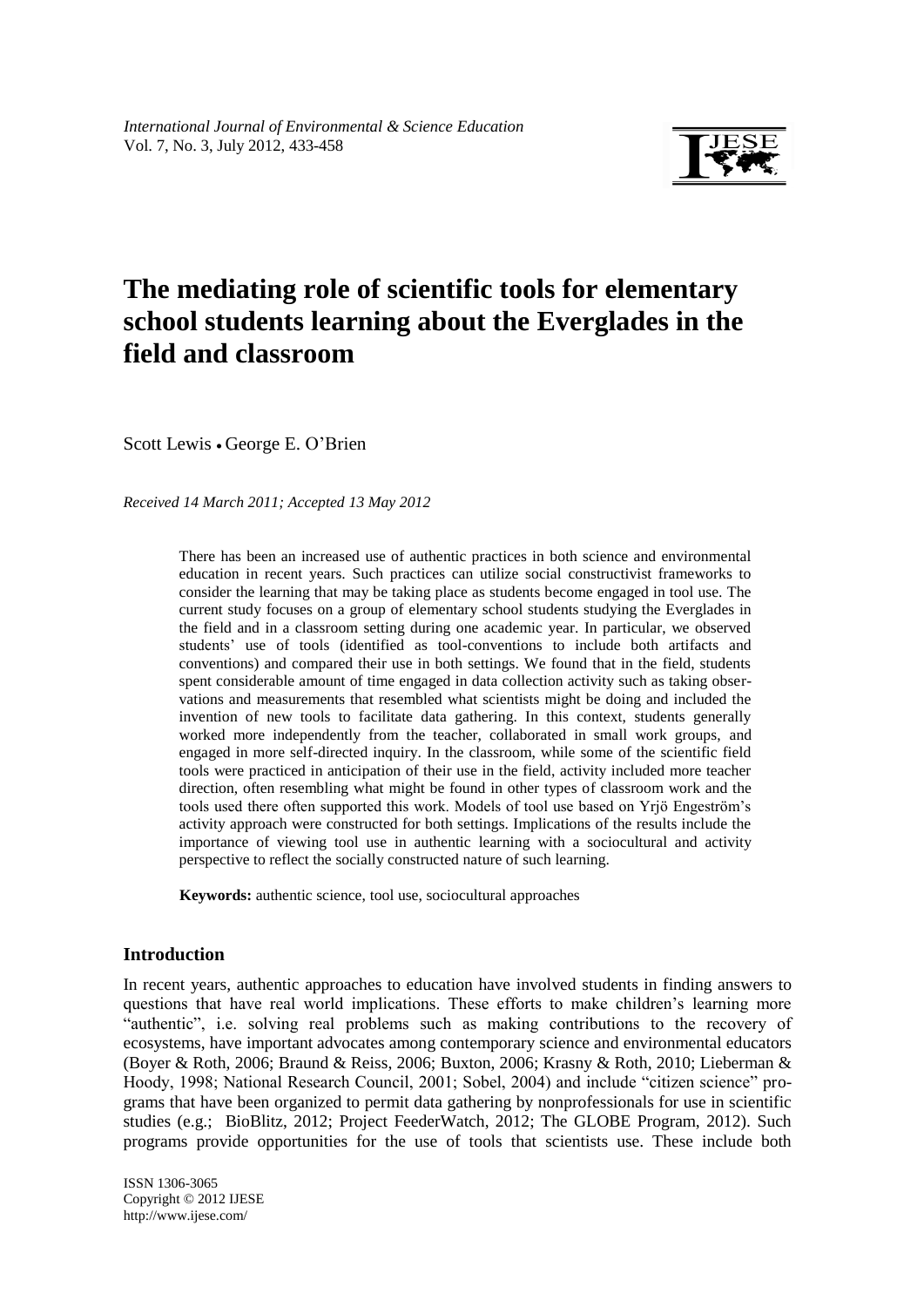artifacts (e.g. thermometers, notebooks) and conventions (e.g., how to use leaf characteristics to identify a species, how to take measurements of a plant) – identified here as "tool-conventions" to remind the reader of their links to tools. Students' use of tools in these types of contexts may come to mediate different kinds of learning than tools might in more traditional teaching contexts. In order to explore such potential learning differences, this study investigates the use of tools by elementary school students studying the Everglades using both authentic and traditional learning approaches.

 The use of authentic approaches in science education to impact student thinking has been the source of some discussion. For example, recognizing the potential of authentic inquiry tasks for stimulating scientific reasoning, Chinn & Malhotra (2002) developed a framework comparing cognitive aspects of authentic science inquiry tasks to inquiry tasks typically found in textbook-based science curricula. While the description of such features provides important goals for educators to consider while developing inquiry curriculum, it does not capture the socially constructed nature of learning that happens during authentic practice. Other researchers have underscored the importance of social exchange and how students may develop their thinking and reasoning and have developed approaches that situate authenticity in problems of concern to the students themselves (Rahm, Miller, Hartley, & Moore, 2003) or even how students may be limited in accessing practices and learning in authentic situations (Hogan, 2002). Although somewhat different, research approaches to authentic science education have not sufficiently considered the role of tools in mediating the learning that is taking place.

In encouraging student participation in programs that involve authentic science learning, we may be shifting the learning context in important ways that highlight different kinds of tools and tool use than are found in traditional classroom settings that follow more didactic teaching practices. In both settings we expect that ways that students practice tool use with others to reach goals is an important factor in the way they learn to use them. To study such shifts, it is important to examine theoretical approaches that underline the role of social contexts in learning. Kirch (2009), for example, has written recently about the importance of cultural tools of discourse for students to learn about the role of uncertainty in science. Thus, in investigating student learning where more authentic practice is a goal, it is crucial to consider viewing learning with a sociocultural and activity based perspective, especially as it focuses on the use of tools to mediate such learning.

# **Theoretical Framework**

Social constructivist approaches built on ideas from Vygotsky are generally widespread in science education and undergird popular approaches like Project Based Learning (Krajick & Czerniak, 2007). Vygotsky analyzed ways that individuals build cognitive structures during participation in practices that were linked to historically shaped goals. In Vygotsky's developmental constructivism, a sign form (such as a word) is initially shared between persons (adult and child) and then eventually becomes internalized by the child. This process is not straightforward, but undergoes a complex change as it moves from something external to the child to something that becomes part of the child's development (p. 11, Saxe, 1991). While Vygotsky described this primarily in terms of the speech sign form (see Vygotsky, 1986) the same process of internalization can be seen with other socially and historically created tools.

Wertsch (1994) and Wertsch and Rupert (1993) extend Vygotsky's insights with an approach that is concerned with the way that mental action (including remembering and reasoning) is linked to the context in which it occurs, which has been shaped by culture, institutions, and history. In doing so, Wertsch and his colleagues focus on the importance of mediated action as a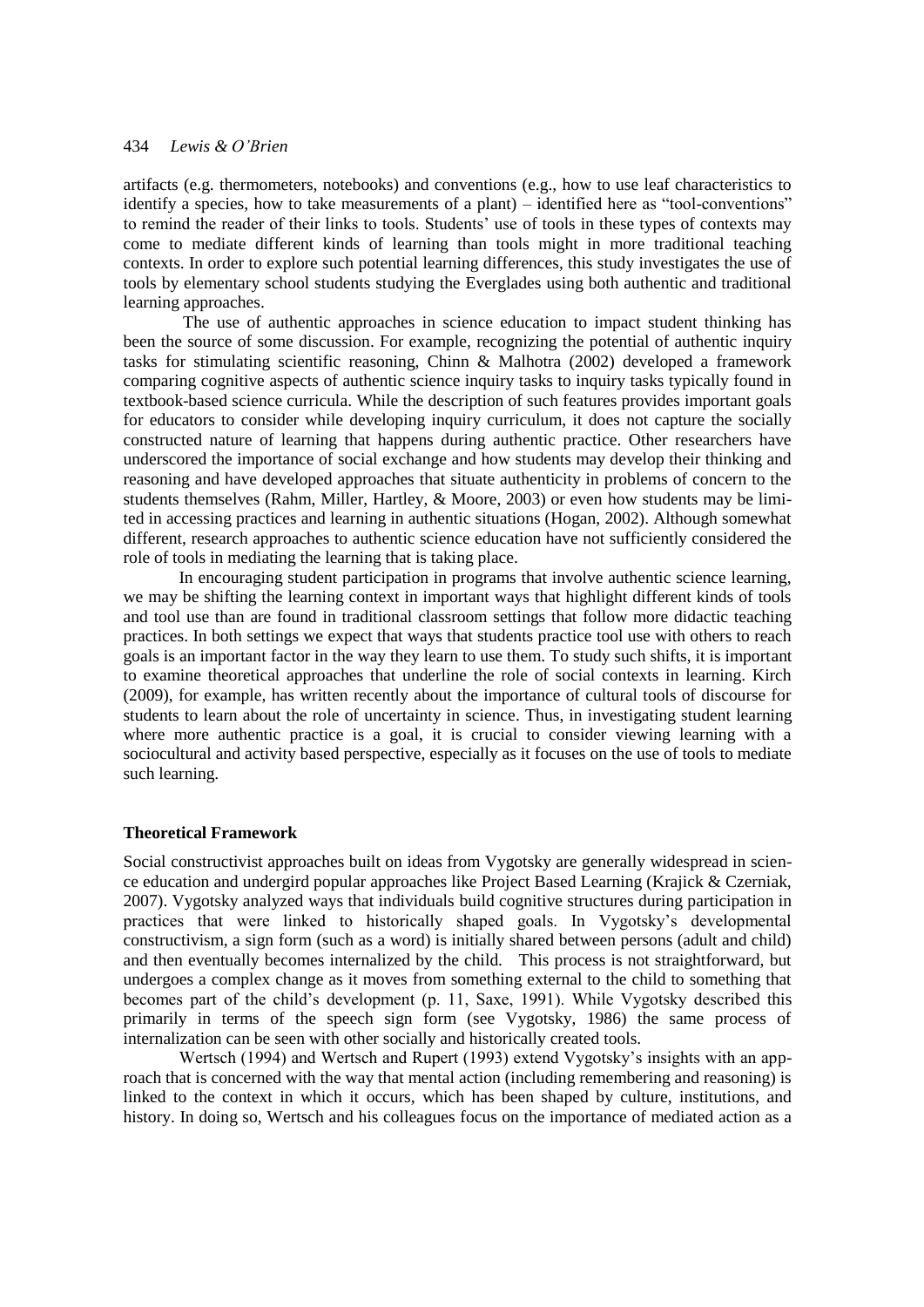centerpiece for such study. Its essence entails what he characterizes as a tension between "the meditational means as provided in the sociocultural setting, and the unique contextualized use of these means in carrying out particular, concrete actions." (1994, p. 205). For Wertsch, there is a two-way street between individual action and the cultural tools, which can be seen in an individual's ability to creatively apply cultural tools.

For purposes of this paper, we will focus on the use of tools as mediators in different educational contexts and how we might consider their role in transforming children's cognition. The use of tools to mediate the individual's work in science has been the subject of recent research work. Kirch (2009) highlights how science has developed a variety of tools including "specialized equipment, physical spaces, investigative methods, concepts, criteria, measures, models, and schema" to answer questions and solve problems. (p. 310). Kirch implies that the start of scientists' efforts to generate new knowledge involves interactions between scientists using mediation tools such as specialized equipment and investigation methods and that it would be important to heed Wertsch's call for studying the mediated action to understand what role these tools have provided. Kirch goes on to analyze how conversational tools allowed both scientists and children to identify and resolve uncertainty when solving scientific problems.

The use of tools assists in structuring activities, saving mental work, avoiding errors, and serve to distribute intelligence across people, environments, and situations (Pea, 1993). Resnick describes tool use in work settings as extensive and playing a direct role in reasoning (1987). Rogoff (2003) views artifacts as social and historical objects, which are formed by their use in practice but are also shaped by that practice. In recent years, sociocultural approaches to studying learning and development have expanded these notions by investigating problem solving across a variety of practices (e.g., tailoring, navigating ships, calculating deliveries) (Greeno, 1998; Rogoff & Lave, 1984). A number of researchers have shown that such sign forms have critical roles in shaping thinking.

The impact of tools on thinking has been studied extensively in domains such as literacy and mathematics that are important both inside and outside school. For example, studies in a variety of settings (candy sellers, dairy workers, abacus users) show that people readily utilize culturally constructed forms in their mathematical problem solving that can differ markedly from school mathematics. Mediating tools derived from school tool-conventions may lead to mental actions that have surprising consequences. For example, Rogoff (2003) describes how schooled children have better recall of lists of unrelated items than unschooled children. Rogoff attributes such differences to schooled children's practice on tasks where they are required to learn unrelated pieces of information- a traditional school learning tool-convention.

Accordingly, this approach to studying cognitive development highlights how learners come to participate in practices including use of particular mediating tools as a central focus of learning (see Greeno, 1998). We highlight the research by two investigators, Saxe and Engeström, whose work places a premium on the role of two types of tools - artifacts and toolconventions - within their models. We find that their representations offer an important way to think about the roles of mediating tools in authentic science education in transforming student thinking.

In the course of developing a sociocultural approach for studying ways that mathematics becomes used by children and adults in their attempts to solve problems within particular culturally shaped activities, Geoffrey Saxe (1994, 2002) provides a framework that has important implications for how we might view the learning of science as an interplay between cognitive development and culture and thus has critical implications for learning authentically where the learning environment contains important elements of the actual practice.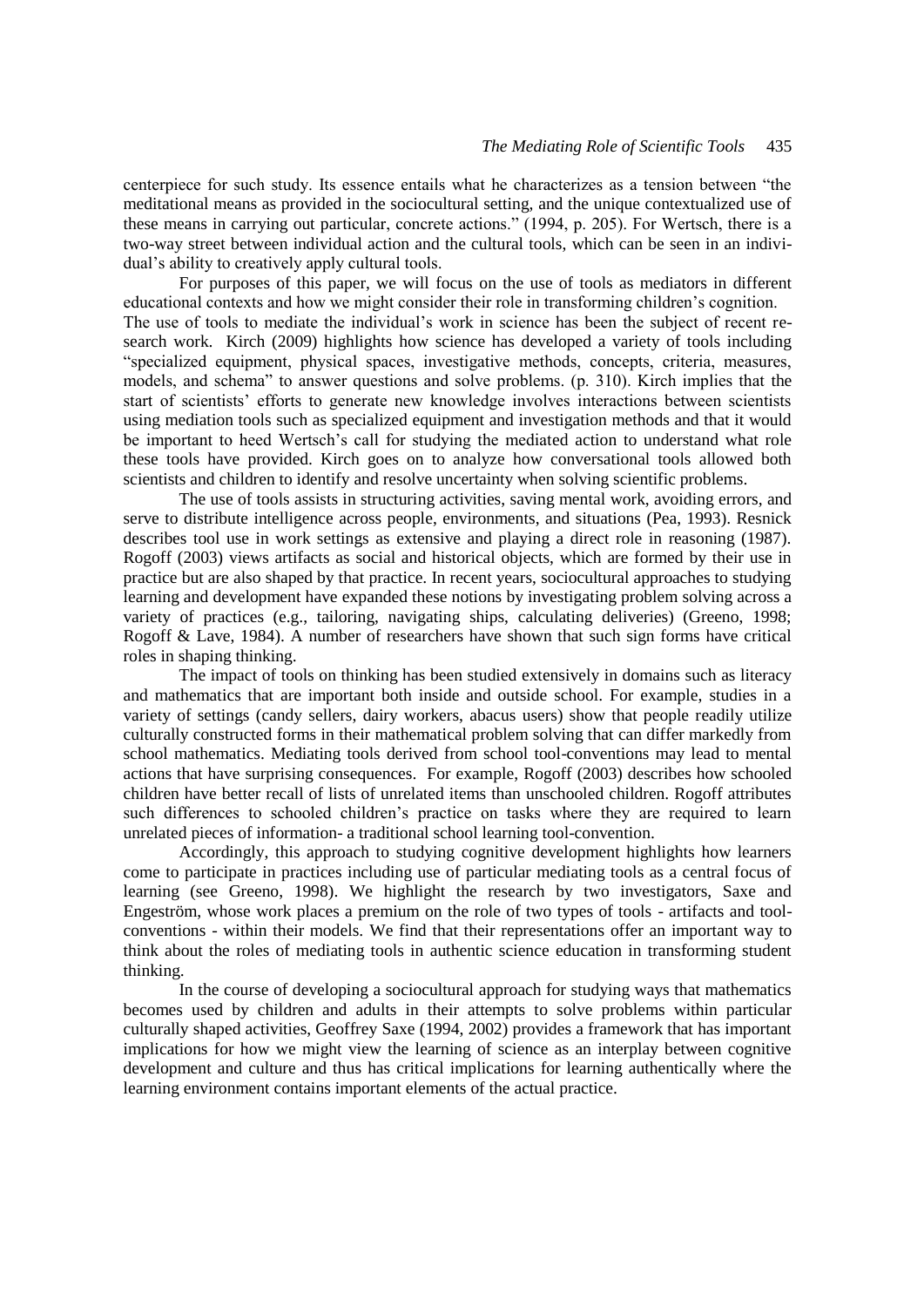Saxe studied a variety of contexts in which individuals show developmental changes in the use of mathematics that are linked to cultural practices. He developed a framework linking activity structures, tool-conventions and artifacts, prior knowledge, and social interactions to the creation of emergent goals that help guide the activity.

To illustrate the use of this framework for studying mediating tools, Saxe investigated the developing mathematics that Brazilian child street vendors used to solve buying and pricing problems. Saxe found that the sellers used various pricing tool-conventions linked to the wholesale prices to help determine the prices they would charge customers. Their acquisition of tool-conventions to set appropriate pricing levels was most impressive in the face of serious economic inflation issues. By studying the practice of candy selling, Saxe was able to link specific mathematical forms that the children used to solve problems within their practice. He found additional evidence for the internalization of these forms by comparing how candy sellers and school children with no candy selling experience solved a set of problems. Saxe showed that school children resorted to school like algorithms (one type of mediating tool) when solving such problems, while the candy sellers resorted to other types of mediating tools they had learned in the course of their candy selling experiences.

For Saxe, the use of mediating tools is a critical factor in how individuals develop and address emerging goals in an activity. In this model, tool-conventions become internalized over time by the learner as a result of participation in cultural practices, and thus come to mediate goal-directed activity in ways that are tied to that practice. When learners confront new problems, they draw upon these now internalized tools to solve them.

The focus on the use of tools as serving socially mediated devices received additional attention in recent years through the study of Activity theory. This approach views thinking as emerging in the context of an activity that brings together artifacts and human actions in a way that also helps us think about how social participation can also be tied to individual action. Yrjö Engeström has contributed to this perspective by developing several models of important components that contribute to the activity. Engeström points out that the simplest model links a subject (individual, dyad, or group) using a tool (such as machines, writing, speaking, etc.) to effect an object/motive (1999). While focusing on the activity as the central unit of analysis, Engeström developed a model that included links between the nodes of *mediating artifacts*, *subjects*, *rules*, *community*, *division of labor*, and *object* (Shown in figure 1 below).



Figure 1. Engeström's model

In Engeström's figure, *mediating artifacts* represents tools and signs, *rules* include norms and sanctions that regulate behavior, *subject* is the individual, *community* is a space comprised of individuals working together, *division of labor* includes the negotiation and distribution of tasks, powers, and responsibilities among the participants, and *object* is the goal of the activity.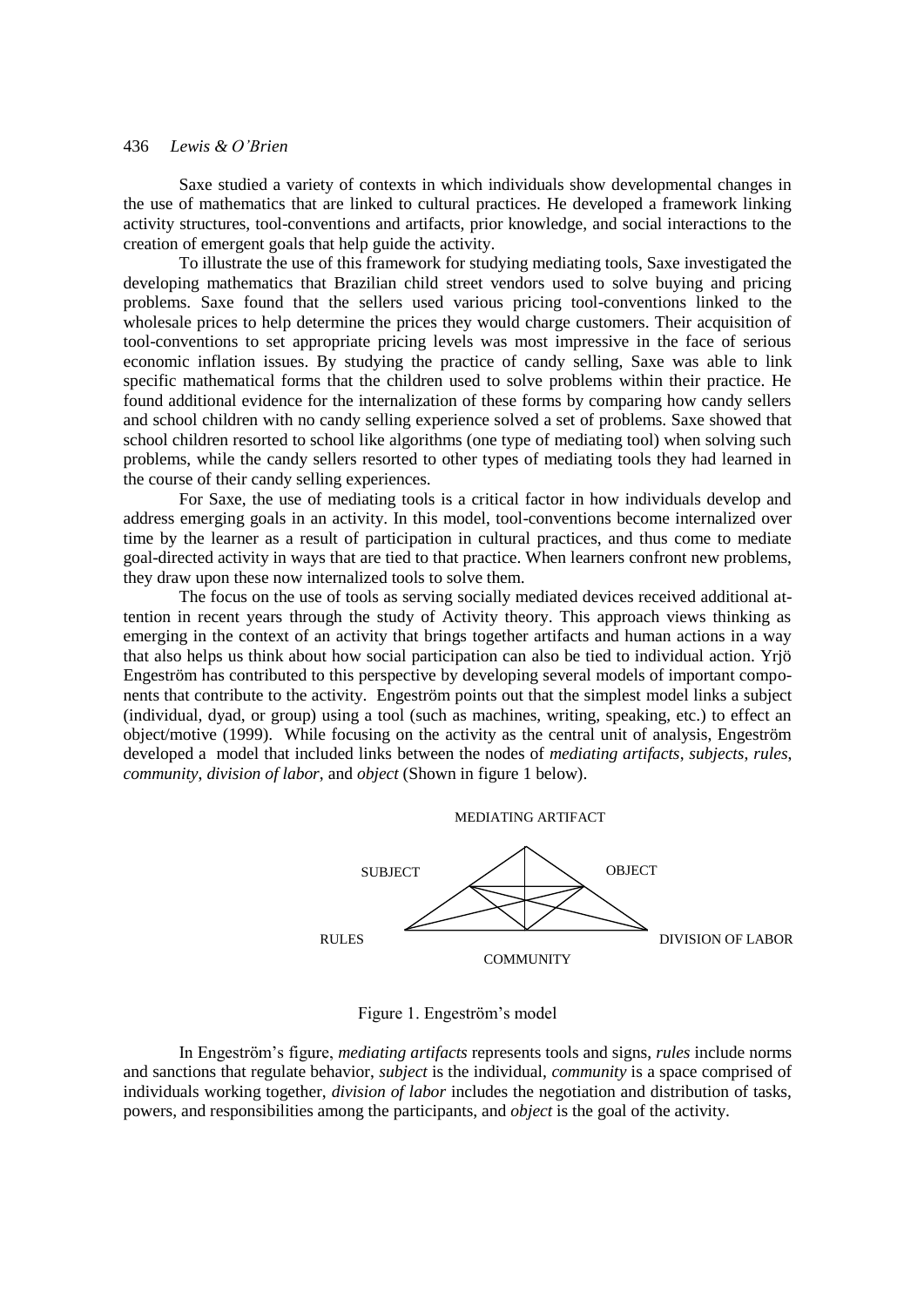The following example of the analysis of a reciprocal reading program using this model may be helpful. Cole and Engeström (1993) created a small-group reading activity with elementary school children who were having reading difficulties. The *mediating tools* for the students included the texts and a set of role cards. During the early sessions of the activity, a leader gave students reasons for the importance of reading and then introduced the different roles they would play (e.g. questioner, identifier of the main idea) and the rules of how to participate. Over time, children increased their ability to carry out Question-Asking-Reading and showed improved performance in their classrooms.

Together, Saxe and Engeström place socially situated tools in a crucial role in the development of thinking. They help us understand that as tools are used in practices, they come to mediate our thinking and problem solving. This perspective leads us to predict that as students work over time in different contexts and internalize tools associated with each practice, we would expect them to draw upon these tools as they solve novel problems. Thus, learners who have internalized tool use as a result of engaging in different practices might solve similar problems in different ways.

We now move from a discussion of the research on the place of tools in a social constructivist framework to research done on their impacts in science and science education. At the paper's conclusion, we will return to a discussion of the use of a sociocultural framework using Engeström's model for analyzing tool use in the study of science and environmental education.

#### **Studies of Tools and Artifacts in Science and Science Education**

In the field of science, there are a tremendous number and variety of mediating tools that contribute to data gathering, constructing hypotheses, and writing journal articles. Research in the sociology of science (Latour & Woolgar, 1979) has shown that use of inscriptions such as graphing and drawings play an important role in communication and idea formulation in the work of scientists. Rogoff describes the affordances and constraints of the science journal article form for allowing scientists to reconstruct the scientific process while writing the article itself (Rogoff, 2003).

Artifacts such as microscopes and electronic spreadsheets and tool-conventions such as use of placebos and random placement of quadrats in the field while studying plant populations can be viewed as sign forms that exist in a sociohistorical context that an individual can appropriate. For example, if a scientist learns to gather data about an endangered bird population using scientific tools such as charts for bird identification, recording numbers of birds using a data entry sheets, and making data comparisons at different locations over different seasons, we might expect her to suggest using similar tools when studying a different animal population. Thus, in future work, the tools associated with the practice of studying the bird populations have become internalized in the problem-solving repertoire of that scientist. A similar transformation of thinking may be taking place while students utilize tools in authentic practices to engage in scientific study.

This approach gives us a greater appreciation for the interdependencies between development and social processes and represents a different way of thinking about learning science. If we accept the notion that science in general embodies a culture that, among other things, provides a set of important goals and contains mediating tools (most often associated with a particular scientific field) to assist in reaching those goals, then theories of how students develop scientific understandings as a result of being enculturated into the practice of science become paramount.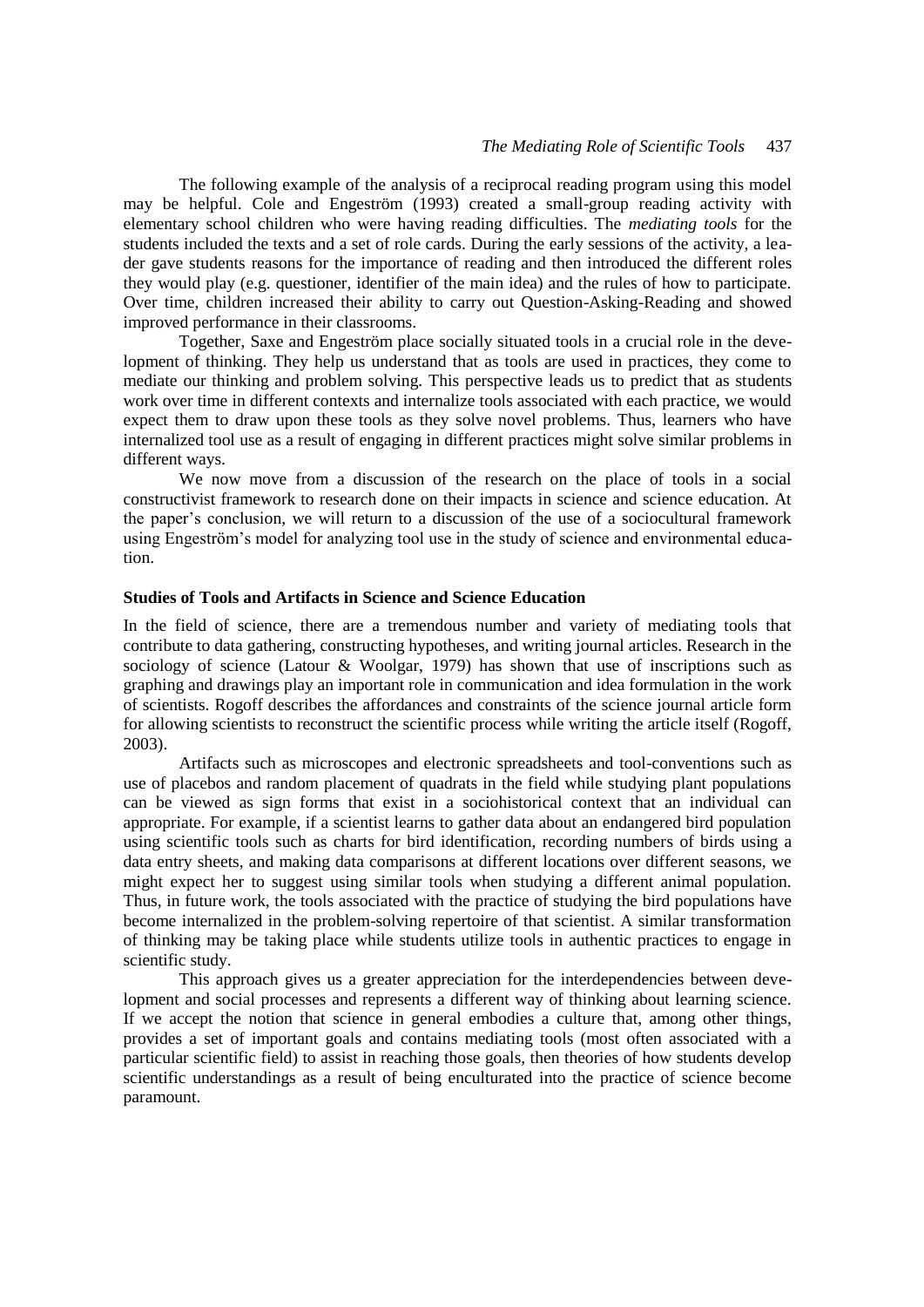#### **The Use of Mediating Tools in School Science Learning**

The use of mediating tools is an important means by which children are initiated into cultural practices. In order to master the cultural knowledge they embody, students must use them in the activity in which the knowledge is used and must be assisted by more knowledgeable others in doing so (Lave & Wenger, 1991; Rogoff, 1990; Wells, 2001). The science classroom may also be seen as a cultural setting that comes with mediating tools that children use in accomplishing particular learning goals such as constructing experimental studies with the assistance of knowledgeable others. Specific science tool-conventions might include how to read a thermometer, how to focus a microscope, and how to create a bar graph to record the height of growing plants. Science classroom artifacts might include worksheets, use of calculators, and science texts.

In recent years, a number of studies have emerged that examine the use of such mediating tools in the science classroom. For example, Windschitl (2001) traces the way that tool use and ideas can diffuse across a middle school classroom as students observed each other solving design problems.

In a study of a high school science teacher using a project-based approach, Polman and Pea (2001) discussed the importance of teacher introduced tool-conventions critical in student project development. These included making claims only when backed up by references to data, using data representations such as graphs with two variables represented, and assembling a scientific paper in the process of doing the study.

Educational researchers have focused on practices in the science classroom to investigate how both students and teachers utilize tools such as inscriptions when they are using more authentic based approaches. (Lunsford, Melear, Roth, Perkins, & Hickok, 2007; Roth & McGinn, 1998; Wu & Krajcik, 2006). Such a process is complex, however, and as shown by Roth and colleagues (1994, 1995, 1995, 1997) is very much imbedded within a social process.

Roth and colleagues have written extensively on the use of a particular type of inscription – graphing – in science classrooms. For example, Roth and McGinn (1997) found that middle school students who were accustomed to using mathematical representations to convince peers and teachers of their arguments in studying real environmental problems, outperformed college students who typically did not use graphs to solve a representation problem. For Roth and McGinn, graphing data collected in more authentic based projects leads to the type of science talk which resembled what scientists actually do when they are engaged in scientific activity; graphs serve as representations which can be used to convince others of their knowledge claims. They become "tools for constructing facts and for mediating, in a reflexive relationship, the interactions during which facts are constructed." (p. 100)

#### **Some Caveats**

It is also important to keep in mind some limitations with this approach. For example, tool-linked mediation may not come automatically with use by students. In a study investigating the use of tools by middle school students studying electric circuits during a three week instruction unit, (Carter, Westbrook, & Thompkins, 1999), the authors found that providing tools for use in the classroom did not necessarily lead to their being useful as mediators of learning. However, the problems that students were asked to solve were typically school-like (e.g. making a bulb light, exploring the effect of adding additional batteries and bulbs to parallel and series circuits) and students were unfamiliar with the tools and concepts being explored. Thus, it is critical to consider the conditions under which such mediation does come about. It may be that situating learning in more authentic contexts is more likely to lead to different kinds of use of scientific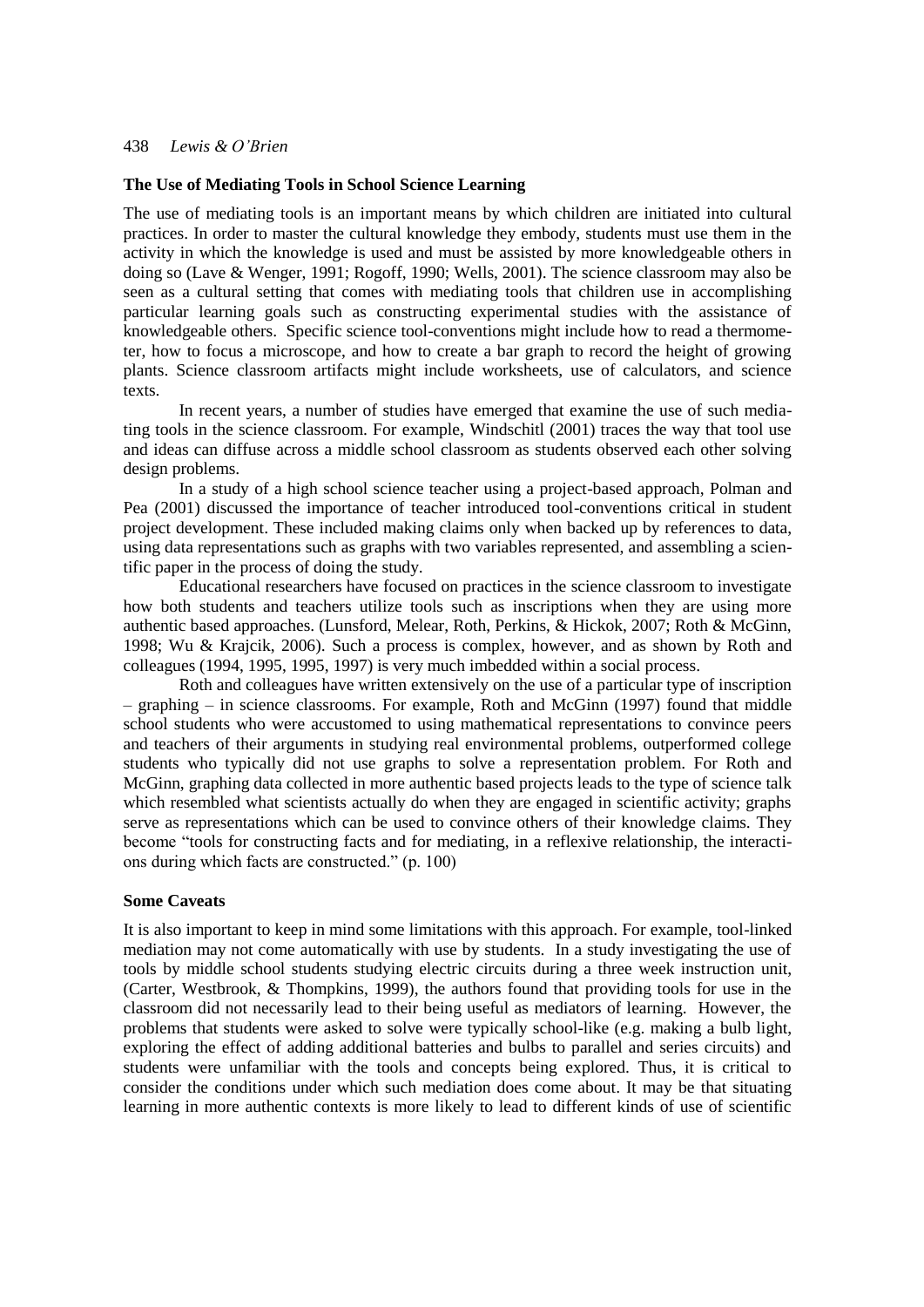tools than in more traditional science teaching contexts but this can be constrained by the nature of students' participation in such settings.

#### **Significance of the Study**

As interest grows in engaging students in citizen science projects and project based activities, a variety of contexts will be available for students to engage in authentic science work. It will be important to have appropriate theoretical models for studying such settings that can guide our inquiries and the methods we use to make sense of the learning taking place. The function of tools in mediating learning is a critical feature of the activity in settings and its study can yield important insights about learning in authentic approaches. In order to explore such potential learning differences, this study investigates the use of tools by elementary school students studying the Everglades using both authentic and traditional learning approaches.

# **Hands-on-the-Land Program**

This study examined learning as elementary school students investigated habitats in the Everglades as part of the National Park Service Hand-on-the Land program. The national Handson-the-Land (HOL) network features "field classrooms connecting students, teachers, and parents to their public lands and waterways" [\(http://www.handsontheland.org/index.cfm\)](http://www.handsontheland.org/index.cfm).

This particular HOL program represented a partnership between nonformal (Everglades National Park) and formal education settings (the local school district). The unique aspect of the Everglades Park HOL program was to involve students directly in projects that emulated scientists' data collection as they visited particular habitats during the year and noted changes in these habitats tied to seasonal variations in precipitation and temperature.

Students from four elementary school classrooms in South Florida were involved in the Everglades HOL project under the direction of the educational division of Everglades National Park. Teachers were chosen for the program based on their commitment and previous work with the Park ranger in charge of education. The Park service selected habitat sites for each school group, provided teachers with benchmark lessons, activities, field guides, and scientific tools, involved scientists in developing data-gathering protocols, and assigned Park rangers to schools to assist in activity implementation and data gathering during the field trips. Teachers participating in the program were given several days of in-service training with scientists in using the protocols, field guides, and scientific tools. School groups were assigned to particular sites as a result of their proximity to various regions of Everglades National Park. Each school group visited a particular habitat site (pine rockland, cypress slough, sawgrass prairie, or hardwood hammock) four times over the year collecting data using a variety of scientific instruments.<sup>1</sup> The goal of the observations was for students to look at changes in their site across the year with respect to flora and fauna and to connect their data about such changes to changes in the wet and dry seasons.

While public school students in the state of Florida regularly study the Everglades as a part of their  $4<sup>th</sup>$  grade curriculum and large numbers of students in south Florida visit the park annually as part of the Park's education program, the HOL project gave students opportunities to learn about the Everglades through authentic activity in ways that learning through the established visitor program and school-based Everglades programs do not. For example, the materials that are provided to students by the Park typically try to teach them concepts about the Everglades using more traditional lessons such as "Animal Olympics" where students make comparisons between different animals and humans and "Algae: It feeds, it kills, it's dying" where students study Everglades food chains and how contaminants such as fertilizers and che-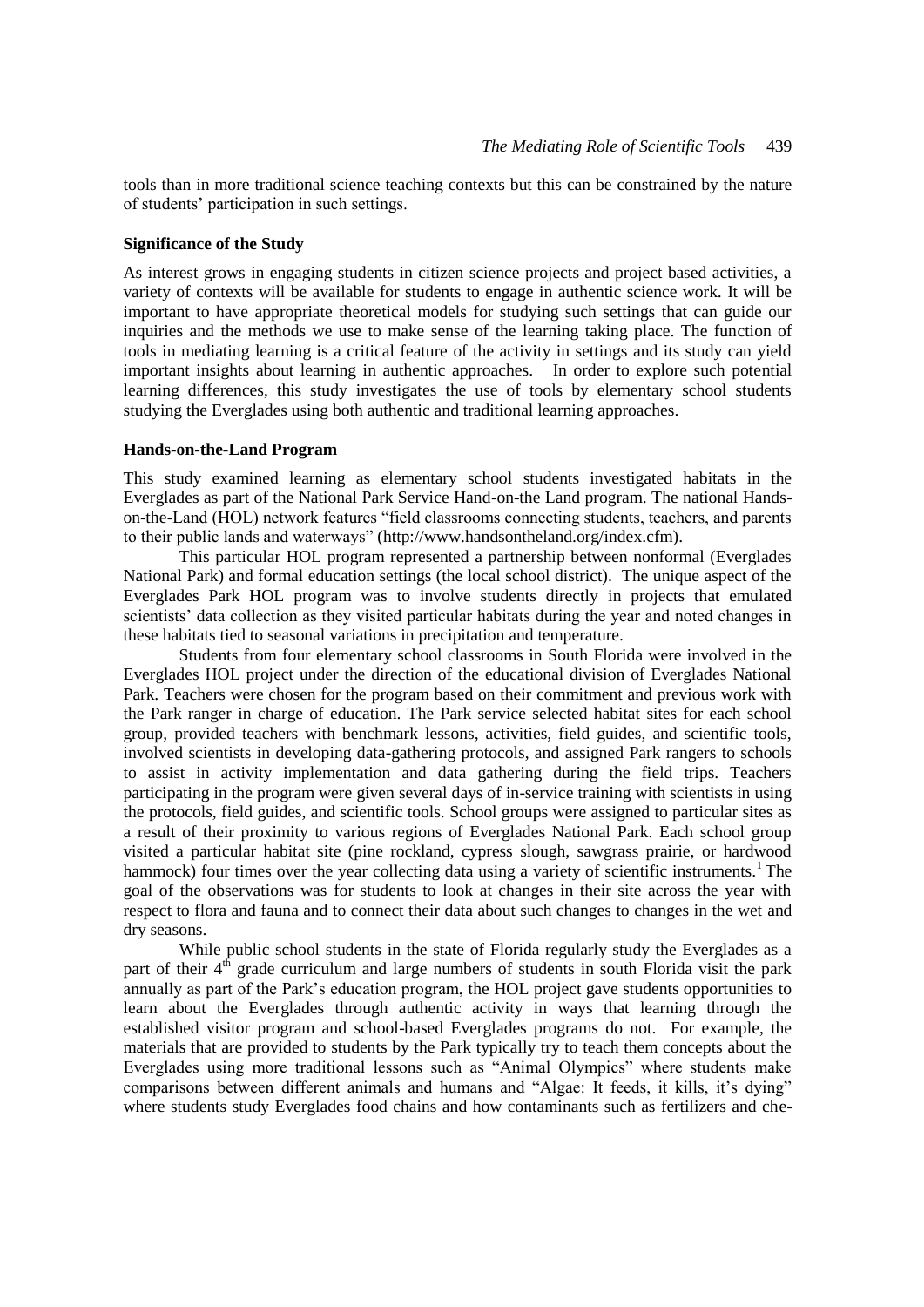micals can disrupt these chains (Everglades Activity Guide). These activities are generally focused upon answers that are known or provided. Many of the students also visit the Park and participate in day programs that consist of hikes along trails where they identify flora and fauna and discuss different environmental issues.

As part of the HOL program, in contrast, students used scientific inquiry tools in order to gather and interpret their own information about changes in habitats across seasons. For example, the students used artifacts such as rulers to measure the height of plants, and used toolconventions to help them to decide which plant to measure and where to begin and end the measurement. If such tools are important for this purpose, then we might ask if there are differences in the types of tools that are used in solving authentic scientific inquiry problems vs. traditional classroom science problems. Such settings may provide opportunities to use different practicelinked tools in different ways. Thus, we might predict that different kinds of tool-conventions might be found in these settings than in contexts where students participate in traditional environmental educational programs through Everglades National Park or school-based studies of the Everglades.

Therefore, during this program, students had opportunities to engage in both what might be characterized as a more authentic type of practice in the field as students conducted inquiries about the presence of flora as well as more traditional classroom practices in the classroom. Thus one goal is to describe any similarities and differences in use of tools that students might utilize while engaged in these practices. We were also interested whether students' use of such tools during this period might come to mediate their thinking about new problems. It is important to note that we identify tools in this study to include artifacts and tool-conventions used to solve scientific problems. Thus, tool-conventions such as use of the metric system for measuring are considered mediating tools for solving scientific problems, while conventions such as turn taking or sitting on the rug are not viewed as such. In order to help the reader link conventions to tools, we use the term tool-convention here instead of convention.

In this paper, we use a sociocultural framework to explore tool use in the context of a program where students monitored habitat sites and studied about the Everglades over the course of an academic year. We were guided by these study questions:

- 1. What tools are being used in the HOL field and classroom settings?
- 2. Are these different or similar across these settings?
- 3. Can we characterize the tool use in both settings using an activity model that sheds light on how such use might mediate learning?

# **Method**

In order to study students' uses of tools, we collected observation data on tool use during visits with the participating students as they worked in both the classroom and in the field. A naturalistic paradigm (McClintock, O'Brien, & Jiang, 2005; Moschkovitch & Brenner, 2000; Erlandson, Harris, Skipper, & Allen, 1993) was used for this study. The paradigm combines the linear structure of the traditional research design (i.e., define the research question, design the study, collect the data, and analyze the data) with a more circular qualitative research process. Extensive field notes were taken during the classroom visits and field trips and most were audiotaped for later transcription. We used an iterative process of identifying examples of tool use (artifacts and toolconventions), checking and rechecking these with the field notes and transcripts, and reviewing these with each other to confirm the interpretation.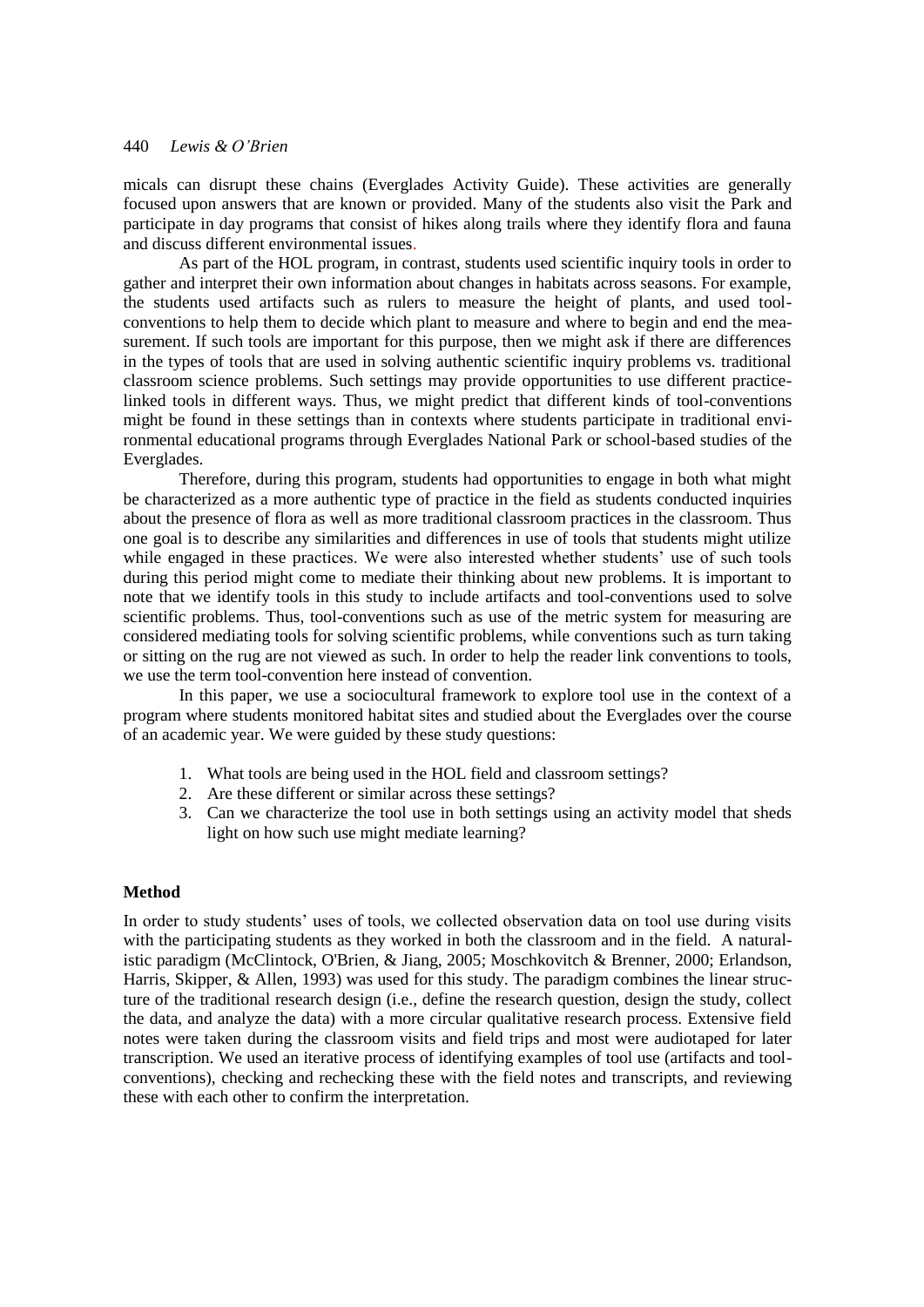#### *Participants/Setting*

For the study, we followed students at one of the four schools, which was responsible for monitoring a pine rockland habitat (Lodge, 2011) site. The location of the site is shown in the map in Figure 2.



Figure 2. Map of Everglades National Park showing Pine Rocklands study site

The researchers selected for convenience only one of four HOL program schools to be included in the study because only one school provided opportunities for the researchers to observe HOL sessions at a consistent time and on a regular basis during the academic year. The other three schools utilized class times which often varied during the day and thus were not as accessible to the researchers. At Grand Park<sup>2</sup>, where the study was conducted, the HOL program was held after school during the entire school year. Students were observed during most afterschool class meetings (29 in total). Researchers attended all four class trips where the students worked in the pine rockland habitat during the field component of the HOL program.

Grand Park School had a predominantly Hispanic student population. Demographics indicated that the school population was 67% Hispanic, 19% White Non-Hispanic, 7% Black Non-Hispanic, and 7% Asian/Indian/Multiracial at the time of the study. There were about equal numbers of boys and girls in the group over the course of the year.

Participants at the Grand Park School had been selected by the teacher, Mr. Graham, mostly from students he had the previous year as their 4<sup>th</sup> grade teacher. While he taught his regular combination  $4<sup>th</sup>/5<sup>th</sup>$ grade class during school hours, additionally he organized the HOL program into an after-school club - the "Herons"- with about 25 participants during the study period.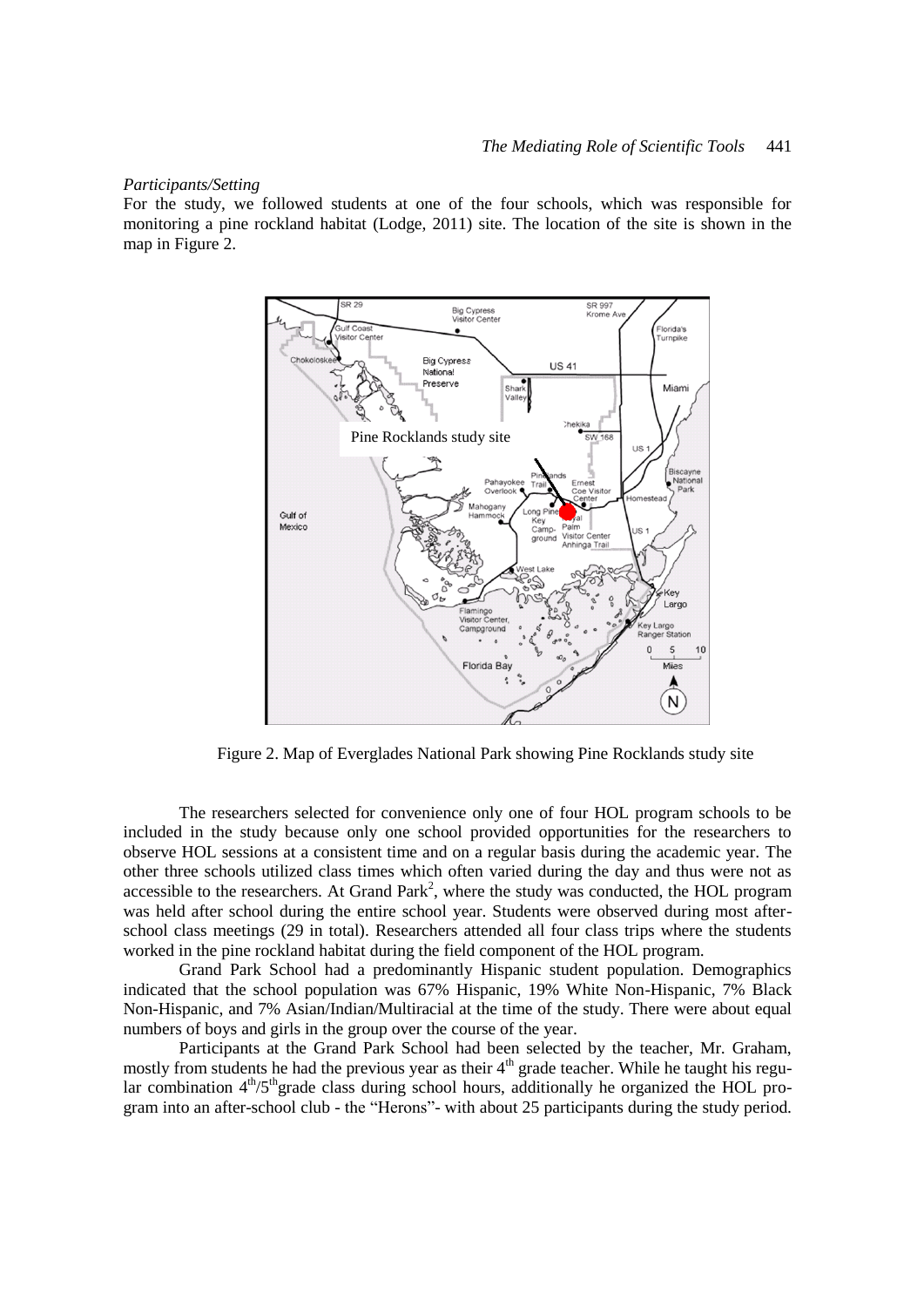(There was some variation through the year in group size). The "Herons" met after school from 0-3 times a week during the year from September until May, with two meetings a week being the most frequent occurrence. There were few meetings held in December (due to the approach and holding of school holidays) and in April (due to statewide testing which restricted after school events).

# **Findings**

We examined observation notes from class and field for instances of use of tools and their possible impacts on student thinking. These are described below. First, in order to provide the reader with a general picture of typical activities in both settings, we give a general description of events in school and in the field.

*A typical at-school meeting for the Herons.* Students met from 3-4 pm directly after school in Mr. Graham's classroom, which occupied a single portable classroom at the back of the school. Most of the students who were in the Herons group arrived at the classroom within a few minutes of the closing school bell and the others arrived soon after as they finished with various duties such as student patrol. Generally, students would come in and sit at an area rug located at one end of the classroom while Mr. Graham completed teaching duties for his regular class such as discussing homework assignments and talking with parents.

After the majority of the Herons had arrived, Mr. Graham would start the HOL activity for the day. These activities varied and included planting a garden of native plants, discussions of problems that beset the Everglades, slide shows from the Park Ranger, use of the Internet to find data, and practice of data collection procedures. Meetings during the early part of the year provided opportunities to orient students and practice data gathering procedures. For example, on two occasions, students practiced the data recording tool-convention involving drawing a square meter and recording the plants in the plot (Sutherland, 1997). Mr. Graham often created competitive games or contests to facilitate the learning of facts or concepts and sometimes even data gathering procedures. For example, on one occasion, Mr. Graham had a contest between teams to see which could set up a quadrat the fastest, and on another, teams competed to see who could recall the most facts about the Everglades.

Mr. Graham had an engaging interaction style with students, often joking with them and using nicknames with students. Activities such as those described above filled the hour and were sometimes continued in the next meeting. At a little before the four o'clock end of meeting time, Mr. Graham would get everyone's attention and give some final reminders about things to complete in the near future before dismissing the group.

*Typical field trip day.* The Herons took four field trips during the year to their field site in Everglades National Park. A typical field day consisted of leaving the school early in the morning by school bus and arriving at the field site about 10 am. Pre-selected teams of four or five students assembled near the site and followed the Park ranger into the site single file. The teams carefully walked single file behind a Park ranger over rocky terrain a few hundred meters into the site avoiding poisonwood *(Metopium toxiferum)* along the way. Each team would then gather at its designated spot which had been flagged by a Park ranger along the transect line. The team would then deploy a flexible meter square (named here as a "quadrat marking tool") marking the boundaries of a study quadrat and then proceeded to record data in their journals (Sutherland, 1997). Students in a team who are measuring a plant specimen is shown in Figure 3.

Student data gathering consisted of identifying plant species within the quadrat with a designation of T1, T2, T3, etc., drawing a map of the quadrat in a notebook, and recording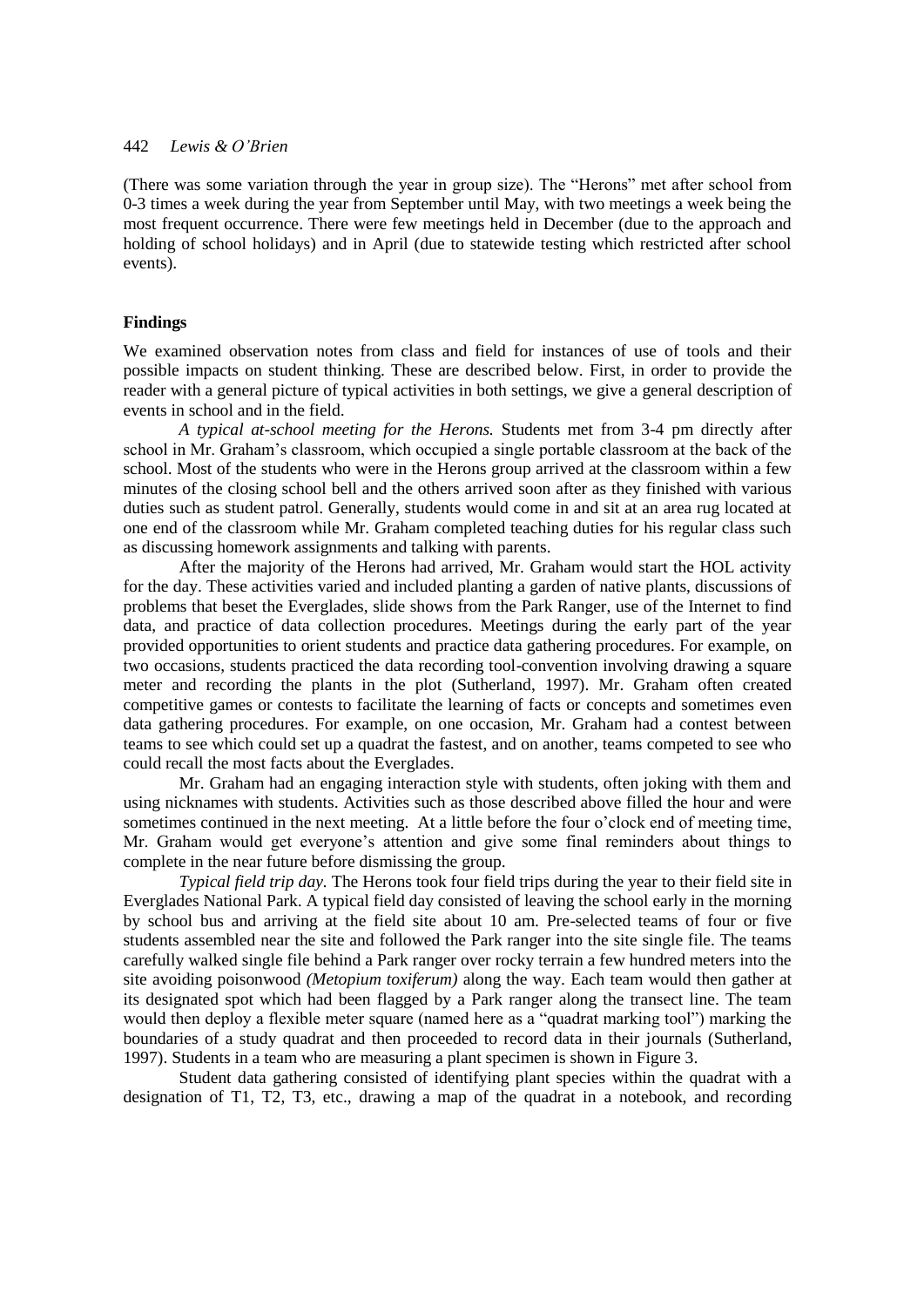measurements such as height and width in centimeters. A student notebook example is given in Figure 4.



Figure 3. Group measuring plant specimen in quadrat in Pine Rocklands

Because not every species was initially identified, students were asked to mark different species within the quadrat as T1, T2, T3, etc. with the notion that these would be identified later. Usually, one student (the team captain) would be responsible for designating which plant was T1, T2, etc. and either measuring the plant him or herself or asking others in the group to do so. The measurements were read off and the other team members would then record these measurements in their own notebooks. The groups spent about an hour at their first quadrat and then moved to a different transect line where each group was responsible for recording data at a second quadrat. Thus, all students participated in recording data from their quadrats.

Data gathered at the site also included any records of fauna such as insects and birds observed. At the end of the second hour of gathering data at the two quadrat sites, students returned to the buses. During the few minutes that students boarded the bus, one or more students helped gather weather data using a thermometer, wind gauge, and hygrometer to record temperature, wind velocity and direction, and humidity. Sometimes soil samples or plant specimens were also collected. Students were then bussed to another locale for lunch and engaged in additional activities such as visiting with the Park rangers to learn about fire control or viewing a large-scale restoration project to remove Brazilian pepper *(Shinus terebenthefolia)* an invasive exotic - from the park. Such post-data gathering activities varied in focus across the four field trips.

*Instances of tool use in field and classroom.* We began our analysis by identifying what tools were used in the program and how they were being used by examining our field note observations for instances of their use. This was done by reviewing notes identifying possible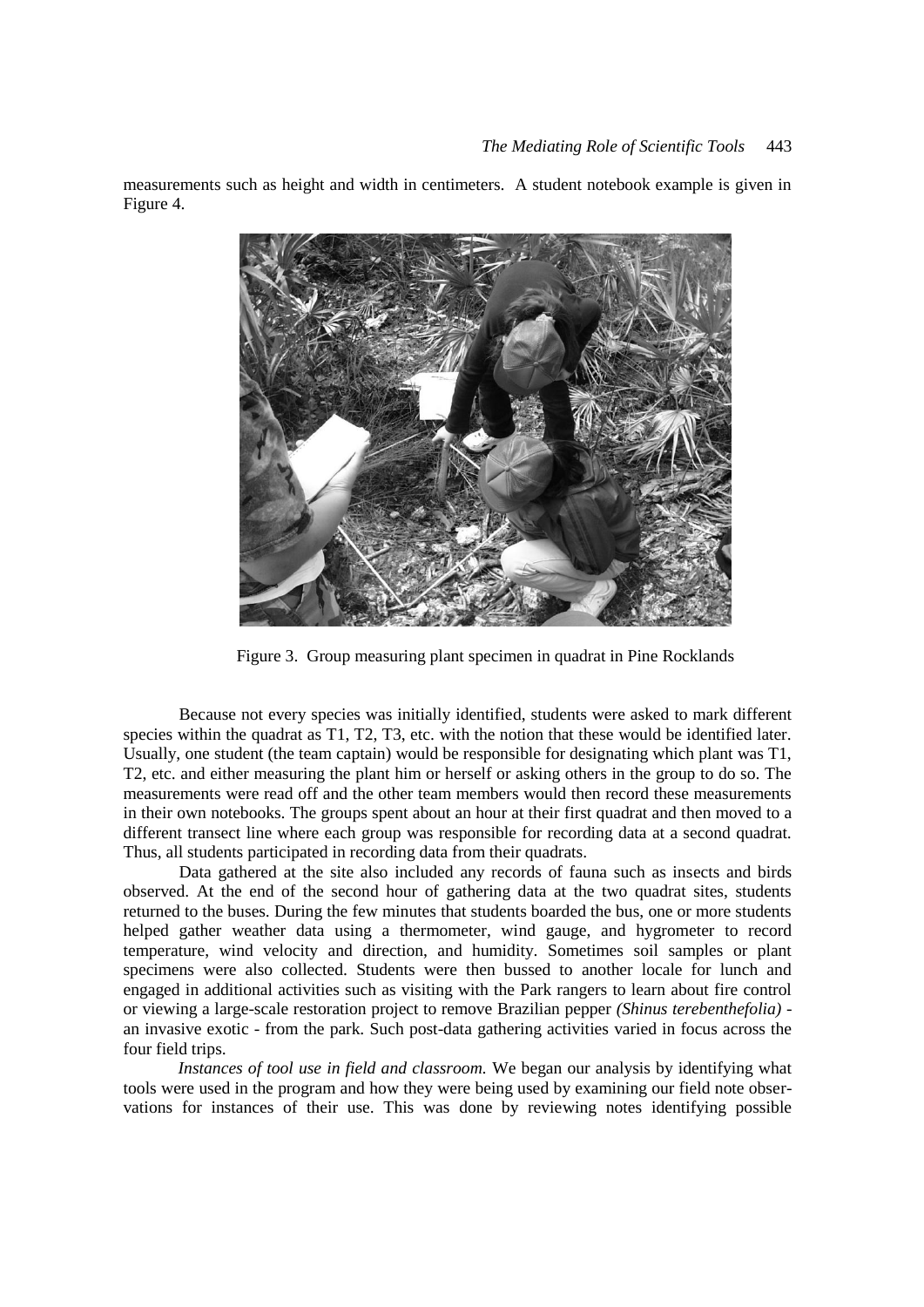instances of tool use and then examined these instances together to reach agreement on whether these qualified as tools (i.e. artifacts and tool-conventions).



Figure 4. Student notebook entry

We also noted that there were a number of rules used in the two settings. In the classroom for example, these included: sitting on rug, sitting in designated spots, use of stories by teacher to illustrate points (e.g. sea turtles and Australian pine), students take turns reading out loud, and the use of a signal so that students stopped talking. In the field, these consisted of: walking to field site in single file and avoiding stepping in the quadrat. While not the focus of our study, such rules are a critical node in Engeström's model.

In order to illustrate some of the typical conversation that was carried on in both settings and the tools such talk was associated with, we give examples of talk in the classroom and field. We provide an example from the classroom where the teacher (T) is leading a discussion on things that might stress the Everglades.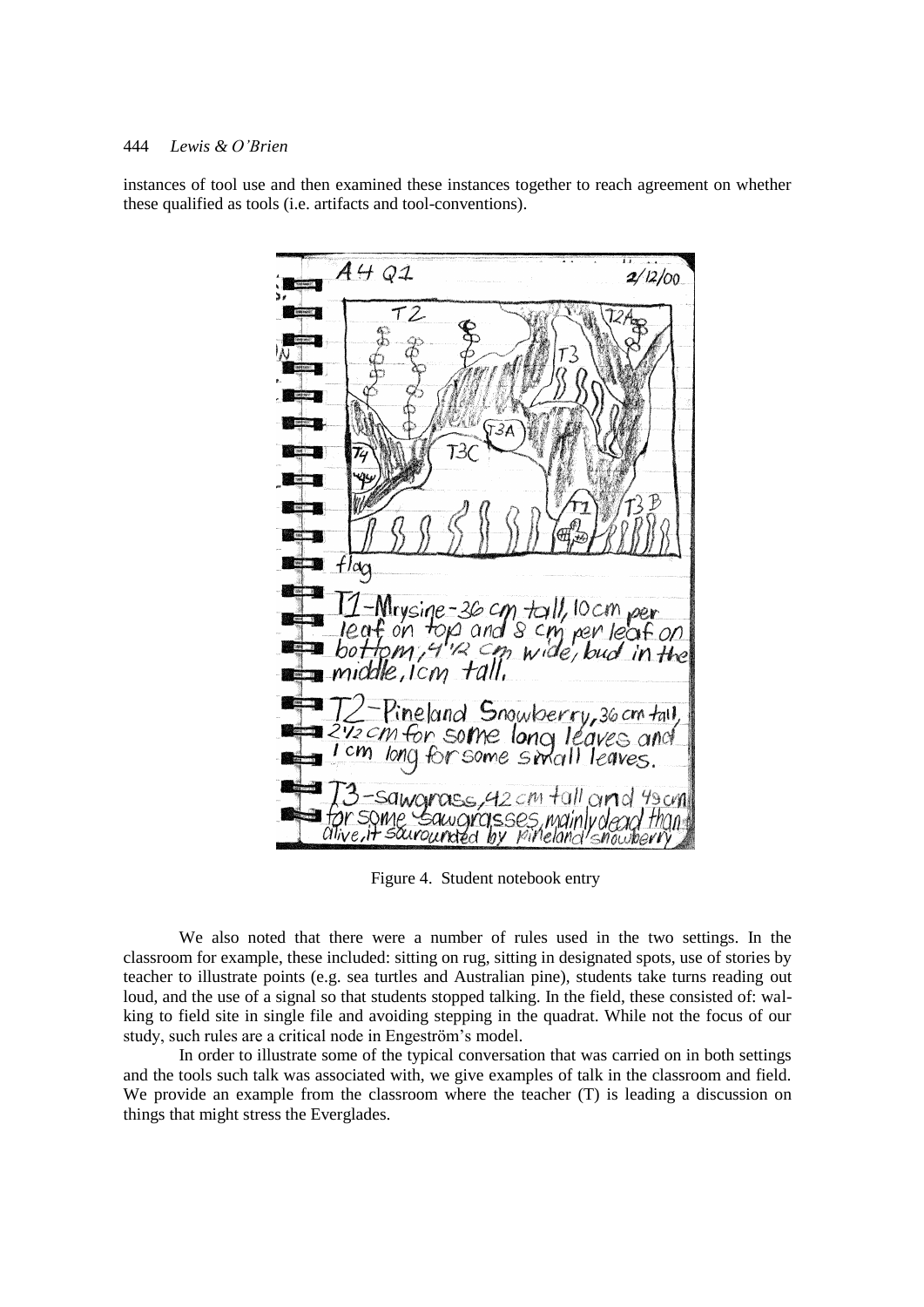- 22. T: Animals were encountering stress, why?
- 23. David: only large pond had water
- 24. T: When else has it been stressed? That is opposite as before-
- 25. Rachel: how much land has been [inaudible]
- 26. [Students are discussing across each other]
- 27. T: interrupts (T warns that there should be one person talking at a time or sharing ideas)
- 28. David discusses issue of noise [he is saying that noise pollution might stress the animals]
- 29. Brazilian pepper taking over
- 30. David (T) fertilizer
- 31. Rachel: pollution
- 32. (LOTS of Students): FIRE
- 33. (Yoshi talks about new seeds)
- 34. T: let me ask you... did a good job of stress impact animals or does stress impact
- 35. everything?
- 36. Chorus of students: everything
- 37. BB- (talks about stress working through food chain)
- 38. Rachel: everything in Everglades needs water to grow...
- 39. T: How about too much water?
- 40. BB- (talks about hurricane problem)
- 41. T: What is main polluter in Everglades?
- 42. (T talks about food chain poisoning)
- 43. T: does it help plants?
- 44. (T goes to talk to parent-comes back)
- 45. T: concentrate on fertilizer,
- 46. Cassie says it helps plants (T complements students on discussion), plants need fertilizer
- 47. T: Does fertilizer help plants in Everglades?
- 48. Miguel (B) Does it help?
- 49. Yeah...
- 50. T: Joseph?
- 51. Joseph: Don't need fertilizer for native plants...
- 52. Rachel: cats can get poisoned easily it at something... the birds was fertilized
- 53. Marco: It can be overfertilized
- 54. T: forgetting about the animals...
- 55. T: Jennifer, there are 2 types of fertilizer
- 56. Jennifer: [inaudible]
- 57. T: can the fertilizer stress the plants....? When you put native plants... are you going to
- 58. put in fertilizer in marshes?
- 59. Yessenia: cattails
- 60. T: is there one stress worse than others?
- 61. Rachel: Us taking Everglades land away...
- 62. David: (talks about problems of noise with animals) [there is an issue now about the
- 63. Homestead airport with noise being an issue there]

In this sequence, the teacher is encouraging the students to think about what sorts of factors might be stressing the Everglades Ecosystem. He is very much guiding the conversation using a typical classroom talk tool-convention to help students identify stresses in the Everglades system. Students are generally giving short answers as individuals or in group shout-outs to answer the question. At one point, the teacher clarifies the response about fertilizer being a stres-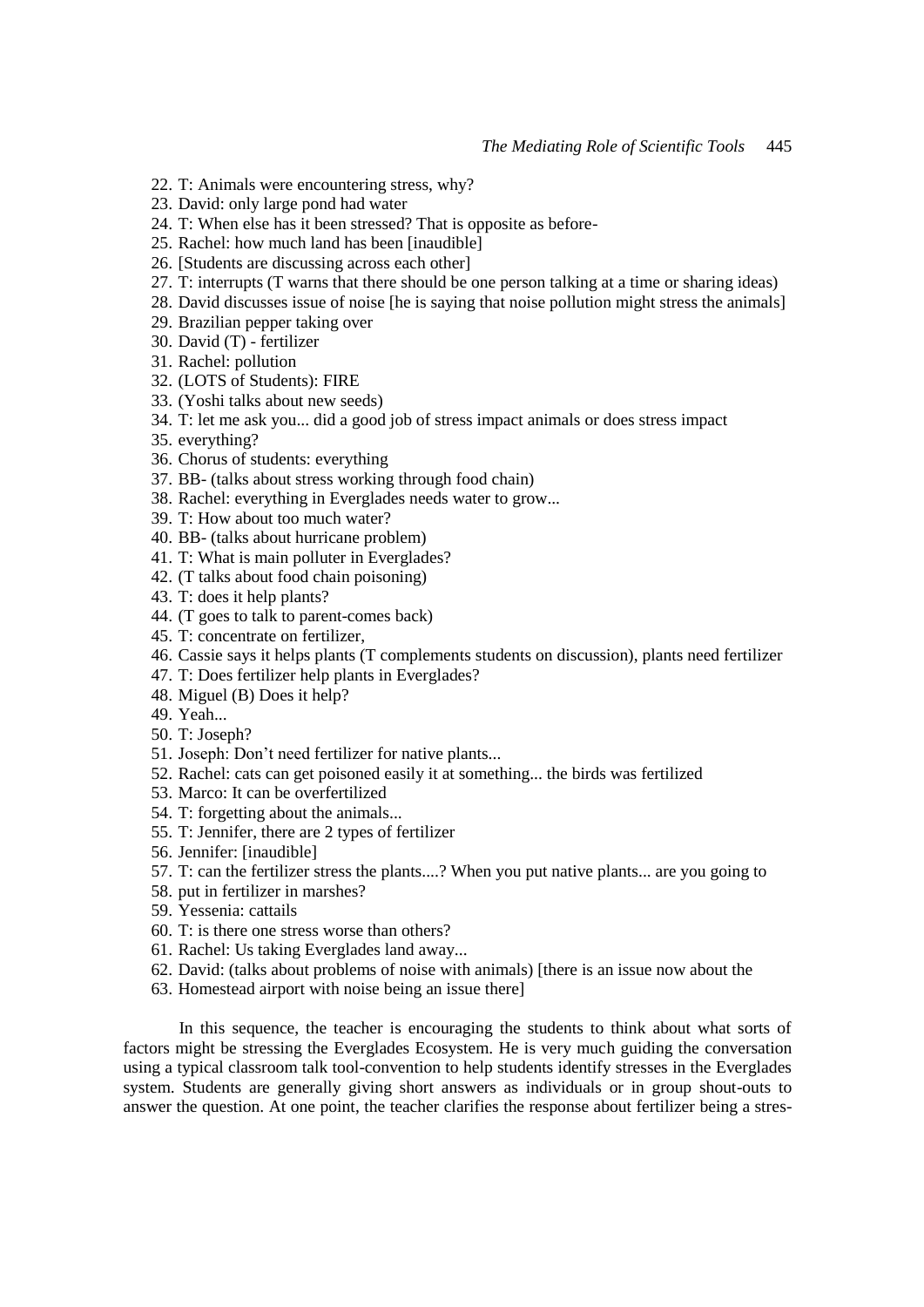sor as some students think it may help plants. [Because the Everglades is naturally a low nutrient ecosystem, even low concentrations of nutrients can lead to significant changes]. In this context, the IRE science framework tool-convention (teacher question – student answer - teacher explanation) serves to focus student attention on what the teacher is saying and to promote answering out loud (Mehan, 1978). A comparison of observed artifact and tool-convention use is shown in Table 1.

| Classroom only                                                                              | Field only                                                                                           | Both Classroom and Field                                                                        |
|---------------------------------------------------------------------------------------------|------------------------------------------------------------------------------------------------------|-------------------------------------------------------------------------------------------------|
| Use of stories by teacher to<br>illustrate points (e.g. sea turtles<br>and Australian pine) | Drawing quadrat map in field<br>journal with drawings of plants                                      | Use of the letter "T" for unknown<br>plants found in quadrat (T1, T2,<br>$etc.$ )               |
| Games to reinforce knowledge                                                                | Use of Field journals to record<br>data                                                              | Deciding which plant is                                                                         |
| acquisition<br>Competitions to see which                                                    | Using pencils to record data in<br>journals (prevents ink running in                                 | designated for which "T"<br>Writing key for quadrat drawings                                    |
| group could set up a quadrat the<br>fastest or complete a task                              | rain)                                                                                                | Taking and recording weather                                                                    |
| Creating summary tables of<br>data                                                          | Measuring plants in the same<br>place on the plant for<br>consistency                                | measures for day (temperature,<br>wind speed and wind direction,<br>humidity) with thermometer, |
| Testing pH of soil with pH<br>paper                                                         | Recording plant color                                                                                | hygrometer, weather vane and<br>wind speed indicator                                            |
| Taking notes on teacher lectures                                                            | Taking plants samples in plastic<br>bag for later identification                                     | Use of quadrat tool to mark area                                                                |
|                                                                                             | Wearing latex gloves when<br>handling unknown plants                                                 | Use of plant guides to identify<br>plant                                                        |
|                                                                                             | Using finger as place holder on<br>plant to slide ruler up to measure<br>heights greater than 1 foot | Use of toothed/entire leaf edge<br>shape to help identify plants                                |
|                                                                                             |                                                                                                      | Writing "no data" rather than not<br>writing anything                                           |
|                                                                                             |                                                                                                      | Measuring height and width of<br>plant                                                          |
|                                                                                             |                                                                                                      | Use of metric system in<br>measuring                                                            |
|                                                                                             |                                                                                                      | Use of hand lenses                                                                              |
|                                                                                             |                                                                                                      | Use of ruler                                                                                    |

Table 1. Observed artifact and tool-convention use

In the classroom setting, students typically had such interactions during discussions with the teacher. The majority of classroom events involved such whole group discussions. Less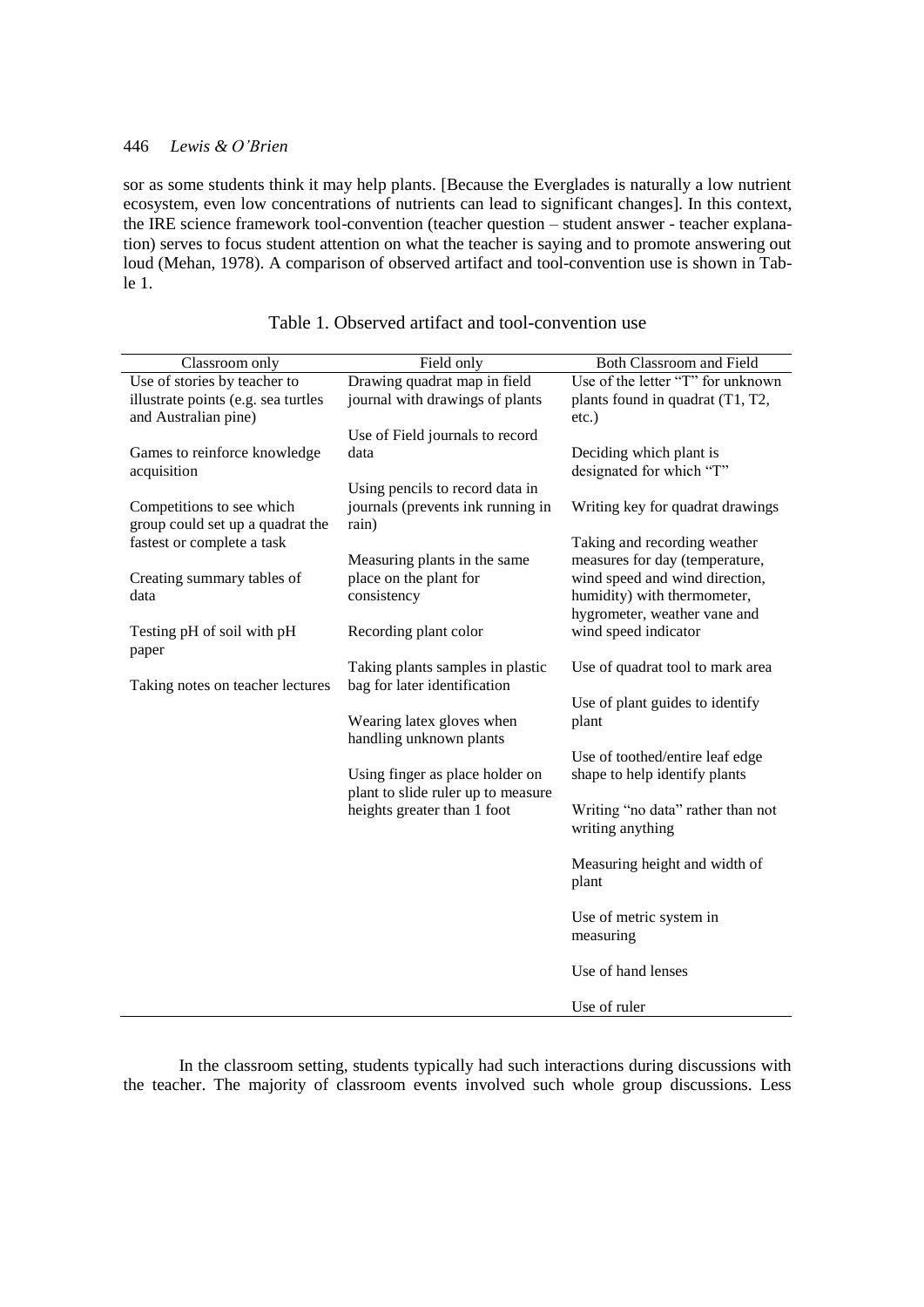frequently, students worked individually or in groups on short term projects after receiving directions from the teacher.

Students did have a number of opportunities to learn how to use data gathering toolconventions in the classroom, several of which were used in the field. For example, students learned to differentiate opposite/alternate leaf pattern arrangements, measure height and width of specimens. In this example, the teachers spent some time demonstrating the distinguishing feature on the board to the whole group, then giving students the opportunity to practice using the tool-convention. In some cases (e.g. creating a quadrat, using the sling hygrometer or thermometer), while students were given an opportunity in the classroom setting to see or to use a toolconvention, these were never used or were only used by a small number of students during the field trips.

In contrast, the field sessions usually had a different type of focus and interaction pattern and numerous artifacts and tool-conventions were utilized in the service of field science activities. After the initial field session where students were introduced to the site and the application of the data gathering techniques, students broke up in their teams and spent the majority of the time at two quadrats gathering data about what plants were there. During the time that they gathered data, students had little extraneous talk. The following dialogue example is provided from the  $3<sup>rd</sup>$  field trip.<sup>3</sup>

- 122. Male 3: t-6 is, um, limestone.
- 123. Um-hmm.
- 124. Isn't t-5 white topped sedge?
- 125. t-5 is saw palmetto,
- 126. Right
- 127. t-6 is white topped sedge.
- 128. What's t-5?
- 129. Nothing
- 130. t-5 is the saw palmetto
- 131. white-topped sedge
- 132. Saw palmetto!
- 133. That's not saw palmetto!
- 134. Yes it is.
- 135. Michael, that's a baby saw palmetto.
- 136. It is?
- 137. Yes it is.
- 138. Male 3: man, why didn't you tell me this people? I put t-5 down for white sedge.
- 139. No, t-5 is for saw palmetto.
- 140. Oh, now you people tell me.
- 141. Ok, and then this area right here?
- 142. Ok and this area right here where the baby pine trees are…?
- 143. No, 'cause you have to put it down.
- 144. It's myrsine.
- 145. You're the smart one.
- 146. Thank you.

In this sequence, students are discussing how to apply the identification tool-convention (T-5) to various features they see in the quadrat. There is some initial confusion (lines 124-131) about which plant is T-5 and which is T-6 and then additional discussion (lines 133-137) about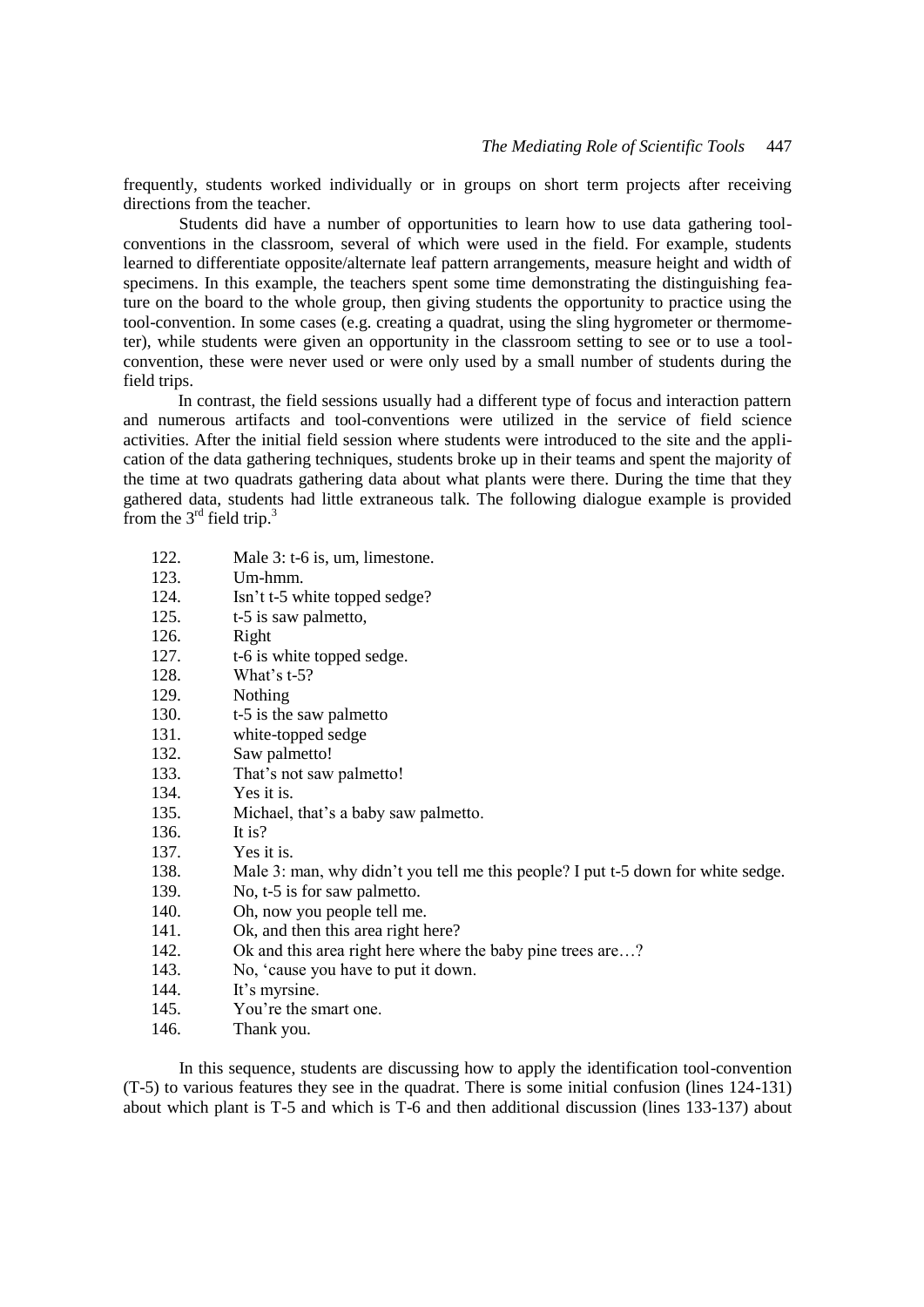the identification of a plant. There are several noteworthy features here. First, students are working within a space that has been defined with the use of the quadrat tool. Second, students are very much engaged with the data gathering process. During this sequence, there is very little off task behavior even though the teacher is not in the vicinity. Third, they are using the toolconventions and goals to guide their behavior. They are intent on using the procedures of labeling the objects within the quadrat (T-5, T-6) and identifying the plants there. While they are talking, they are using another artifact - their field journals - to record the data.

Both sequences illustrate the way that tools are being used to accomplish goals. Speech conventions help structure the activity and learning that is taking place. However, in the first sequence, the IRE convention is typical of traditional science classroom conventions. Discourse was often teacher directed. In the second sequence, the students have appropriated the labeling scientific tool-convention to structure their data collection work in the quadrat. This scientific tool helps them to coordinate their observations and to tap the expertise of team members who can identify the species there. They are also using the field journals artifact to record their data. In the field, students frequently engaged in direct talk with to each other.

Overall, students were engaged in the field in using a number of the tools that are characteristic of biological field research work such as using centimeter measuring units and identification practices using field guides. Because the number of species of plants in this habitat is significantly richer than other South Florida habitats, the teacher's focus was on developing tool-conventions for plant identification and data collection. For example, students used field guides to help identify some plants and attempted to look at leaf arrangements (opposite, alternate) to help in this identification. They also collected plant samples for later identification. Students became proficient at using their notebooks to designate species type, length, and other measures of plants growing in their quadrats. These tools helped focus students working at their two quadrats during the field trip data gathering.

The use of a designated T1 and T2 was a tool-convention that Mr. Graham had practiced in the classroom and then used in the field that permitted students to record a variety of plants on site without having to identify them immediately. Though students did have picture guides, we rarely saw them using these to help identify plants in the field. It became clear that the picture guides were of limited value as they only contained some 30 plant species that were found in the pine rockland habitat, an area which has hundreds of species in it. The difficulty of identifying plants in this habitat was highlighted when a research assistant who had expertise on such plants accompanied the students on one of the field trips and brought a self-made identification list of hundreds of species of pine rocklands plants and their distinguishing characters and used this list to help identify plants in the field for students. Nevertheless, students were able to consistently identify several plants such as poisonwood *(Metopium toxiferum)*, white-topped sedge *(Dichrometa colorata)*, and dwarf rattlebox *(Crotalaria pumila)*. Students were also allowed to take plant samples as part of a Park permitted process, so that they were able to identify some of these later.

There was also evidence that students invented tools. For example, because the rulers used by the students were shorter than some of the plants they were measuring, students we observed from one team developed methods of measuring plants longer than the ruler by holding a finger at the point of the plant where the ruler top edge reached and then sliding the ruler up to that spot to begin to measure again from that new point. They then calculated the total length by adding the length of the ruler to the second measure.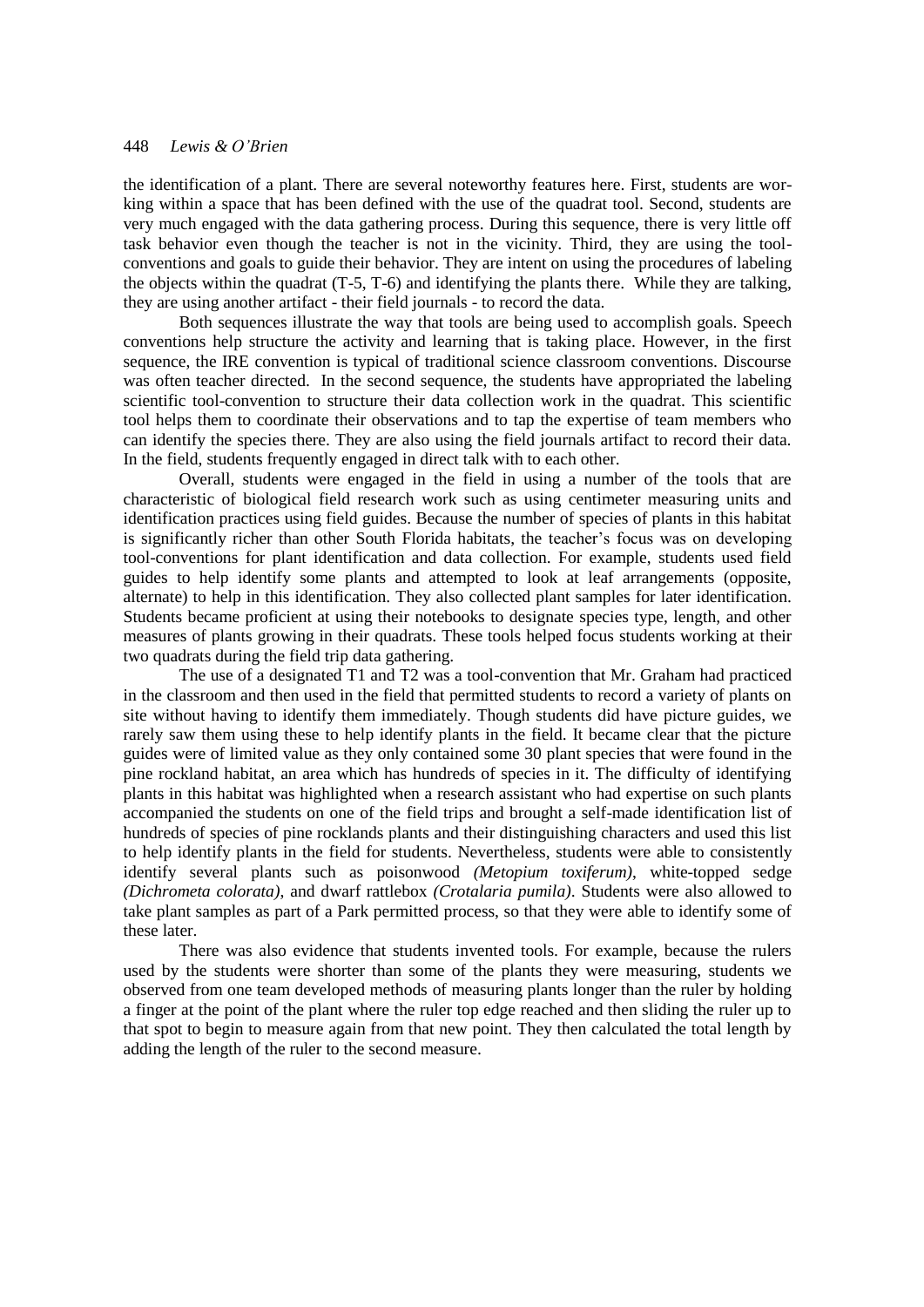# **Discussion**

#### *Similarities and Differences in Use of Tools in the Two Settings*

The use of tools was an important part of the work done by students who participated in the HOL program. It was an integral part of the way that the goals of the project were met in both the field and classroom settings. There is overlap in some tool use in the two settings, but there are some important differences as well. Students received an introduction to a range of artifacts used to study the Everglades in the classroom setting and had some opportunities to practice their use in the classroom setting before using these same tools in the field. In addition, each of the settings provided particular tool-conventions to assist in student participation in the activities. In the field, these were critical in helping students gather data, while in the classroom, they were important for a variety of tasks, including reviewing concepts and giving answers to factual questions about the Everglades.

In reviewing the tools that were used by HOL students in their field work, we find two types. The first - we might call "general tool use"- encompass general approaches that might be found in a number of different research areas. For example, it is customary for researchers to record data in some manner and to transform the data for analysis purposes as students did by keeping journals with the measurements and then making tables summarizing the data measured in the field.

Another type of tool use we might describe would be "domain specific tools". For example, to assist in plant identification, plant ecologists use features such as leaf arrangements and leaf shape. Such tools are particular to the area of research being studied.

We also found evidence of the development of new types of tool use to assist in data collection or analysis. Consistent with the analysis of tool use by Wertsch, Saxe, and Engeström, the way that the science was applied through the use of tools in the field setting gave rise to new problems which in turn lead to the development of new tools. This was observed when the teacher developed the quadrat marking tool and students developed tool-conventions for extending a ruler to measure plant length.

In order to characterize the tools as linked to the activity structures in both settings, we have organized our findings using Engeström's model to create figures showing the activity in the field and the classroom.

In the diagram outlining activity in the field, nodes include: *mediating artifacts* consisting of the artifacts and tool-conventions such as the quadrat tool and notebooks to record the data, *rules* consist of norms such as walking to the site in single file, *subject* is the individual, *community* is most frequently the individual team that is responsible for a data collection in a quadrat, *division of labor* involves mostly the students themselves doing things like negotiating the designation of T1, T2 and collecting quadrat measurement data in their notebooks, and *object*  is the collection of data within the two quadrats during each of the field trips.

Using this model, we see a number of ways that artifacts and tool-conventions may be linked to the other nodes. Thus an artifact such as the quadrat tool was used by the community (team) to mark an area for the group to collect their data. Each of the team members uses their notebooks to collect the data. The artifacts and tool-conventions can be seen to play a central role in facilitating the data collecting activity. In this data collection work, the activity structure stayed very similar during the four site visits.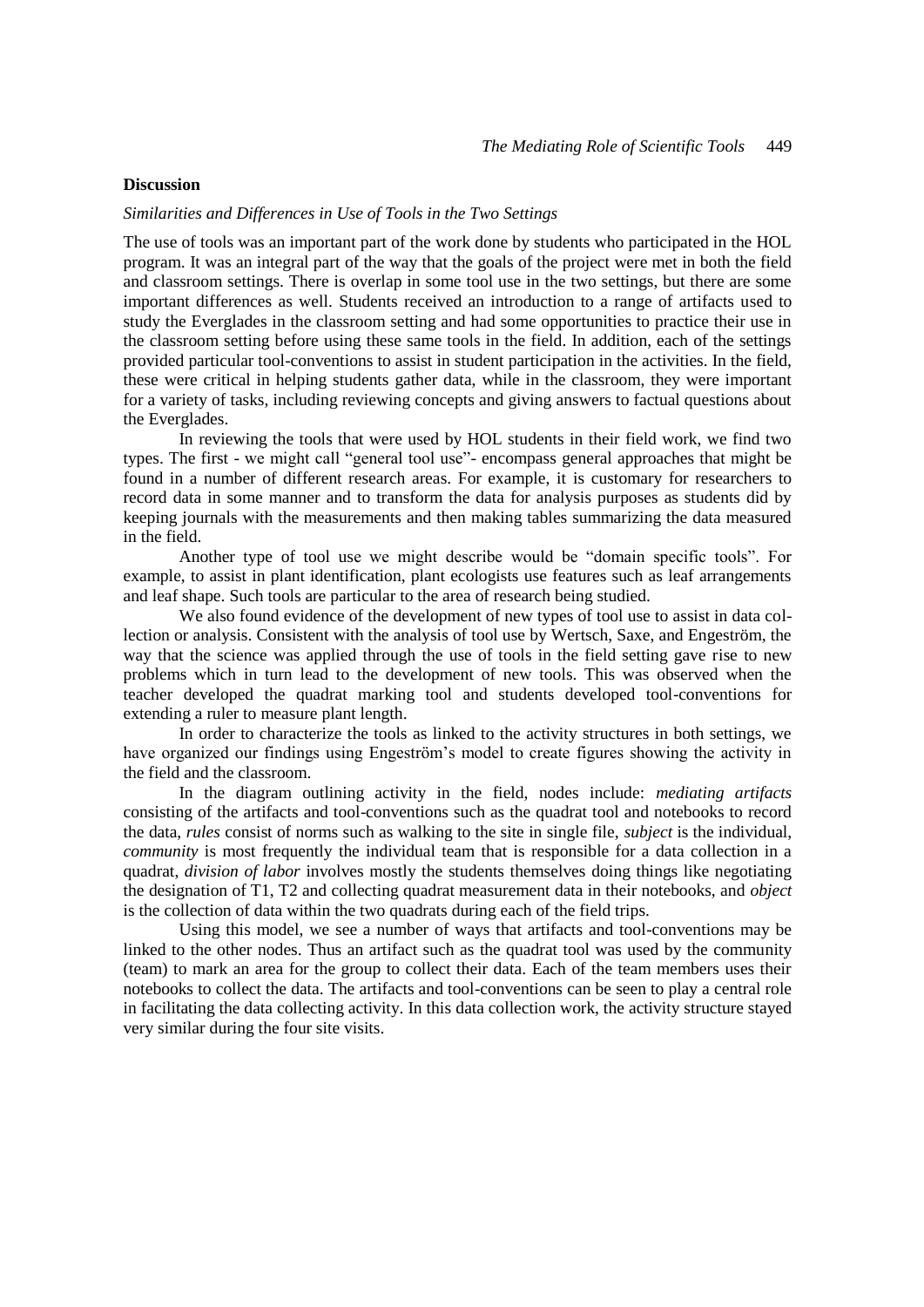

# Figure 5. Using Engeström's model to linking field and class activity models through tools

In the classroom setting, however, the activities were much more varied and included typical school tasks such as report writing as well as opportunities to practice field skills like use of the quadrat marking tool. This is outlined in the diagram of the classroom in Figure 5. Here, nodes include: *mediating artifacts* representing a variety of physical tools such as student notebooks as well as tool-conventions such as turn taking in the IRE speech pattern, *rules* consist of norms of classroom behavior like floor seating arrangements (e.g. sitting on the floor to listen to stories), *subject* is the individual, *community* was mostly at the classroom level though there were some instances when students worked in teams, *division of labor* consists of students mostly following what the teacher laid out in terms of particular tasks for the day and all students were usually assigned the same responsibilities such as trying to answer questions, and *objects* varied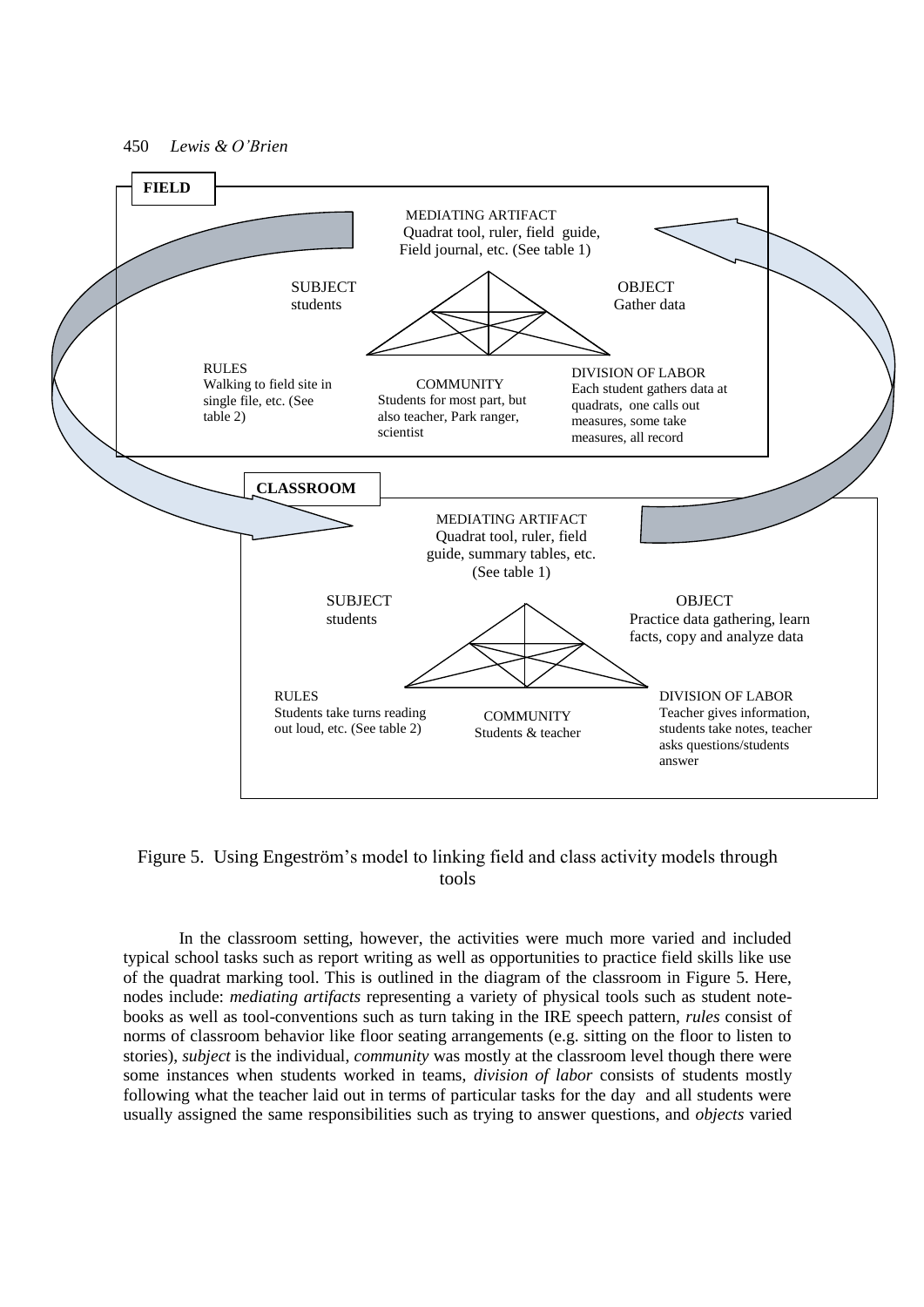from answering game show type knowledge questions to demonstrating research writing skills in synthesizing information about animals in the Everglades.

Using this model of the classroom activity we also can see nodal connections. For example, in the context where students are participating in a game to give verbal answers to questions about the Everglades, the IRE speech pattern sets up the give and take verbal interactions, students follow classroom norms regarding seating arrangements that facilitate such answering, and students participate as a whole group. Due to the shifting nature of the activities in the classroom, however, students spent time in a variety of activities that could differ with respect to several of the nodes (e.g. mediating artifacts, rules, objects).

Tools served as a structuring device for the students in what they are doing in the field and were a critical feature of the activity that went on there. Most students were engaged in the data gathering activity the majority of time they were in the field. We found that the tools employed in the field allowed students to spend considerable amount of time engaged in activity that resembled what researchers might be doing.

In the after-school classroom setting, activity often resembled what might be found in other types of classroom work and the tool-conventions used there often supported this effort. For example, we found that tool-conventions of dialogue (such as IRE discussed by Mehan) were common in the classroom setting but rare when students were actually engaged in their studies in the field.

We did find there was some overlap between tools used in the classroom and in the field, particularly as students practiced procedures in the classroom that they would be using in the field. However the classroom tool use was often the first exposure that students had for such tools and necessitated a great deal of support by the teacher in the usage, including verbal directions and demonstrations. In contrast, as students worked in the field with the tools, they were mostly self-directed.

Finally, as Figure 5 indicates, the two activity settings are linked by their use of tools and in some instances, the changes in tools in one setting are linked to changes in the other. For example, the creation of the quadrat marking tool by Mr. Graham during his work in the classroom led to its use in the field. Another way to view this is to consider that the outcome of creating the new tool in the classroom led to that tool becoming part of the activity system in the field (Krasny & Roth, 2010). In another example, the recording of data in the field journals led to its incorporation in the classroom in developing summary tables with the data. While this linkage was apparent with some tools, changes in the use of one tool in the field (the development of the tool-convention of measuring plants in the field by moving up the hand when the plant being measured exceeded a ruler in length) never made their way back to the classroom setting.

There are several issues related to the differences in tool use across contexts that should be noted. For example, there was less talk in the field setting, though when it did occur it was rich with tool-conventions such as requests for naming plants with temporary placeholder names, and calls for measuring and sharing the data so that it could be copied to field journals. From our observations, it seemed that students quickly "got down to business" in the field in order to gather data at their sites, which included time drawing and recording observations. Given different goals in class and field, it may not be surprising that there would be differences in amount and type of talk. The different discourse patterns that were noted might also be linked to these goal differences as well as differences in division of labor.

Differences such as goals and labor divisions might also have contributed to different types of problem solving with tools in the two contexts. For example, the measuring convention invented by students in the field when the size exceeded their one foot ruler was a problem solving response to the goal of measuring a plant when the ruler was not long enough by itself to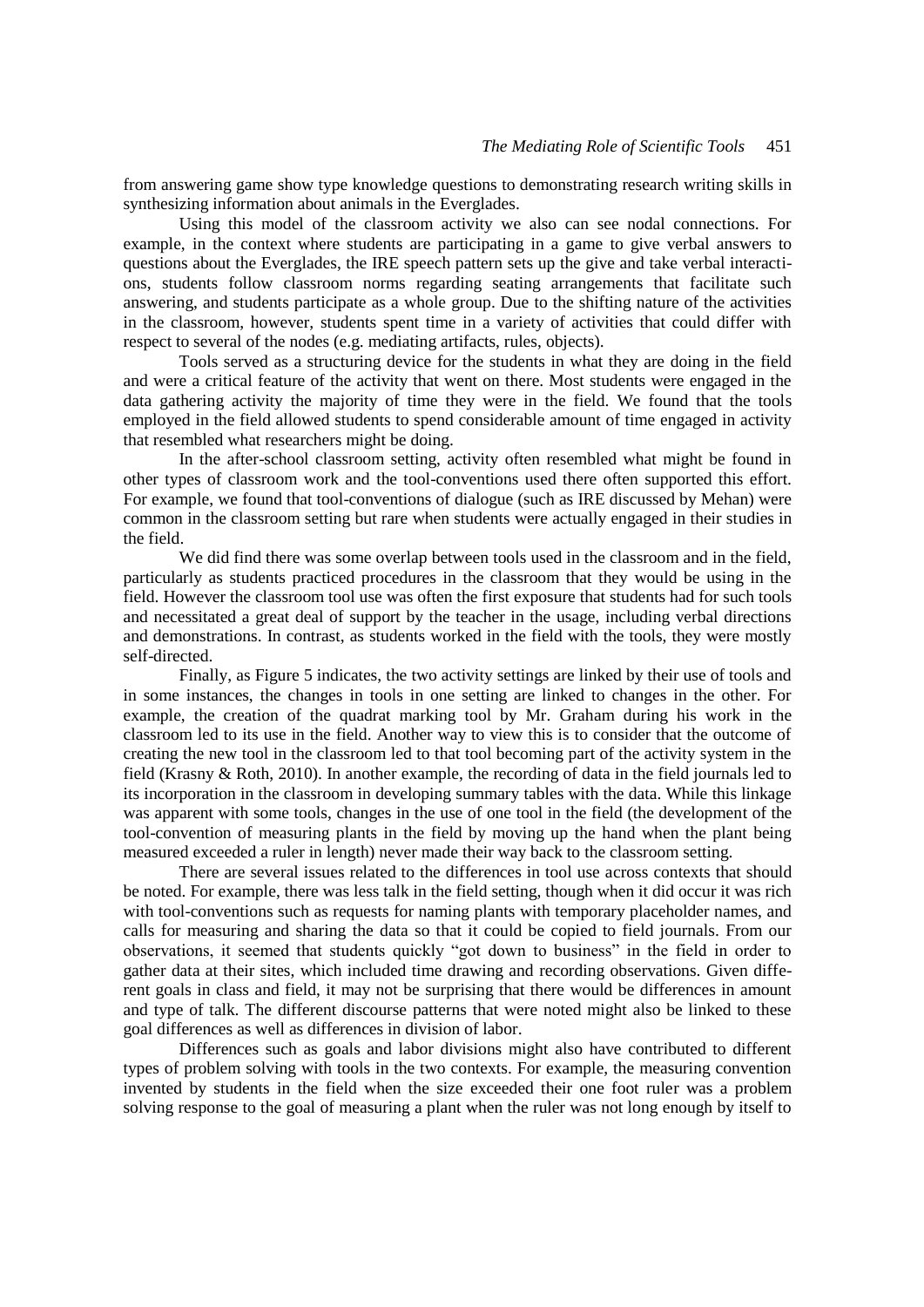provide an accurate measure. It took place in a labor context where students were performing most of the work themselves.

Of course, given the interrelationships that are outlined in the model, it might be expected that differences in nodes like goals, tools, and division of labor would be factors in differences in problem solving behavior and perhaps learning as well. The model underscores the complexity of these relationships and calls for methods of analysis that can be further explored by researchers. For practitioners, keeping these models in mind might lead to thinking about ways that students might perform differently in authentic settings than in the classroom. For example, teachers may find that students who do not perform well with classroom toolsconventions are quite adept at learning and problem solving in the field with a different set of tools-conventions.

*Obstacles and roads not taken.* There were several program goals involving the development of data representation and analysis that were not completed by the students.

Because of a postponement of the start of the field activities due to tropical storm flooding in the Park, students did not begin the field work until January. Soon after this initial outing, the Herons group met infrequently at the end of March until the middle of April as students had their spring break and then the school prepared for statewide testing. Even after the testing was done, the group met less frequently as end of the year responsibilities required Mr. Graham to use afterschool meeting time for other duties.

Towards the end of the year, Herons after-school meetings centered on groups of students copying their data in groups to cards. These were intended to be loaded on a web site to facilitate analysis. Mr. Graham collected this information from each of the groups, but the task of constructing a web site with the data was not completed.

Because the beginning of the program and field trips were delayed after hurricanes flooded the Park, final data was not gathered until very late in the year. Consequently, planned activities for using tools such as bar graphs to analyze the findings and to identify change in numbers of plants were not completed for the Herons group. Thus some critical tools used by scientists in typical analyses of such data were never used by the students.

# **Implications of the Study/Future Considerations**

The use of a sociocultural framework for studying mediating tools allows us to make distinctions in the two settings in terms of how artifacts and tools-conventions play important roles in the activities in each that are linked to other critical components of the activity. While there was overlap in some tool use in both settings, especially as students learned to use some of the tools that would be used later in the field during actual data gathering, there were some differences as well. Differences between tool-conventions students used regularly in the classroom included IRE patterned discussions and participation in game show formats for displaying knowledge of concepts; while in the field they regularly used a field journal for recording data and a T1, T2 to designate different species in the quadrat. If this example is typical of the types of opportunities that students may have when using authentic approaches, prospects for students to engage in regular tool use in authentic practice may lead to very different kinds of learning than students who only participate in classroom practice.

Following Saxe's methodology, a stronger test for the theoretical framework linking learning and cognitive changes to the use of tools situated in cultural practice could have been made if a non-HOL group that used one of the tool-conventions in a classroom setting had been included. This might have been possible, for example, if HOL students would have been able to practice using graphing tools in service of their data representation. In this case, problem solving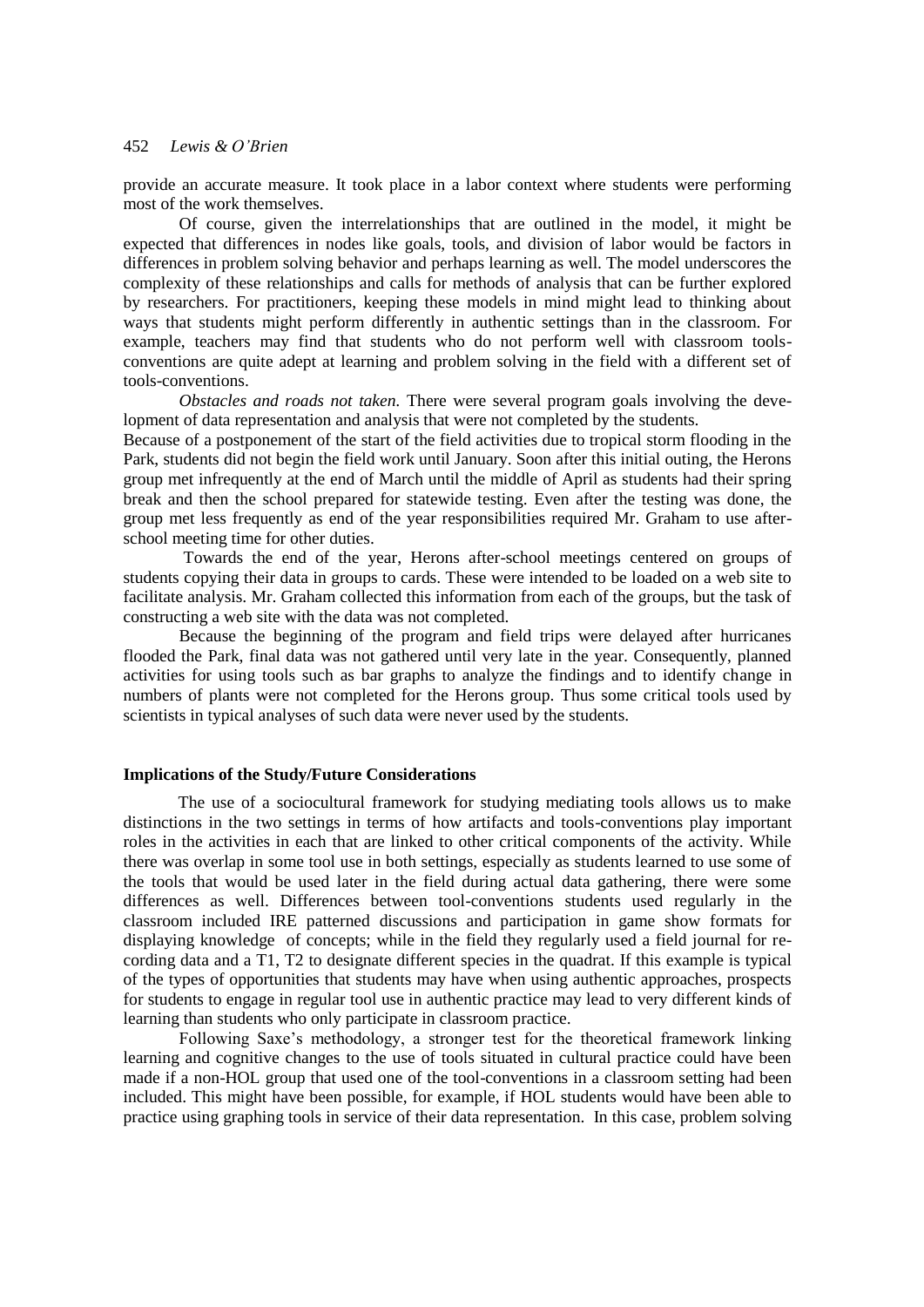comparisons might have been made contrasting HOL students' use of graphing to graphing done by students not in the HOL program. Such comparisons are suggested in future studies of students using authentic data. The use of an activity based framework that highlights tool use allows us to appreciate a new set of relationships that the use of authentic tools may introduce when it is accompanied by other features of that setting. Thus, efforts such as Chinn and Maholtra (2002) to characterize more authentic science approaches can be supplemented by research that shows that authentic approaches introduce a suite of sociocultural factors that should be taken into account by educators desiring to introduce authentic practices. The study of the role of such factors in mediating learning has been applied to studying tools that help students understand the of role of uncertainty (Kirch, 2009) and could be expanded to include research on an extensive variety of artifacts and tool-conventions being used in settings where students are using more authentic approaches. As this study shows, such settings not only introduce new tools for use by students, but also a number of features that influence how that tool is used and how closely it resembles what scientists do.

In conclusion, the use of more authentic approaches in education may result in more opportunities for students to utilize research tools in their work that are part of real practices. Because such tool use may critically impact student learning while engaged in authentic learning, consideration of methods to study such mediation is vital. Thus, future research should include further exploration of tool use and problem solving used by students who have learned to use these tools in different contexts. Such an approach can also benefit teachers by underscoring the need to identify the tools and conventions that scientists themselves use to study the domain and the best ways to assist students' tool use while using authentic inquiry. This might include consideration of how to provide support for students to create their own tool-conventions to assist in such inquiry. This could involve monitoring student activity for emergence of such toolconventions, giving positive feedback for attempts at such development, and classroom discussion about the use of such tool-conventions to help students comprehend their effectiveness as well as the role of creative use of such tools in the scientific enterprise.

# Endnotes

<sup>1.</sup> A brief description of the Everglades' biogeographic features and the featured Pine Rockland study habitat can be found in Appendix A

 $2\degree$ . The school, teacher, and students, are identified throughout with pseudonyms

<sup>3.</sup> In this segment, it was difficult to identify speakers from the audiotape, thus names have been omitted.

#### **References**

- Bioblitz (2012). Retrieved January 20, 2012 from: <http://www.nationalgeographic.com/field/projects/bioblitz.html>
- Boyer, L & Roth, W-M. (2006). Learning and teaching as emergent features of informal settings: An ethnographic study in an environmental action group. *Science Education*, *90*(6), 1028-1049.
- Braund, M. & Reiss, M. (2006). Towards a more authentic science curriculum: The contribution of out-of-school learning. *International Journal of Science Education*, *28*(12), 1373- 1388.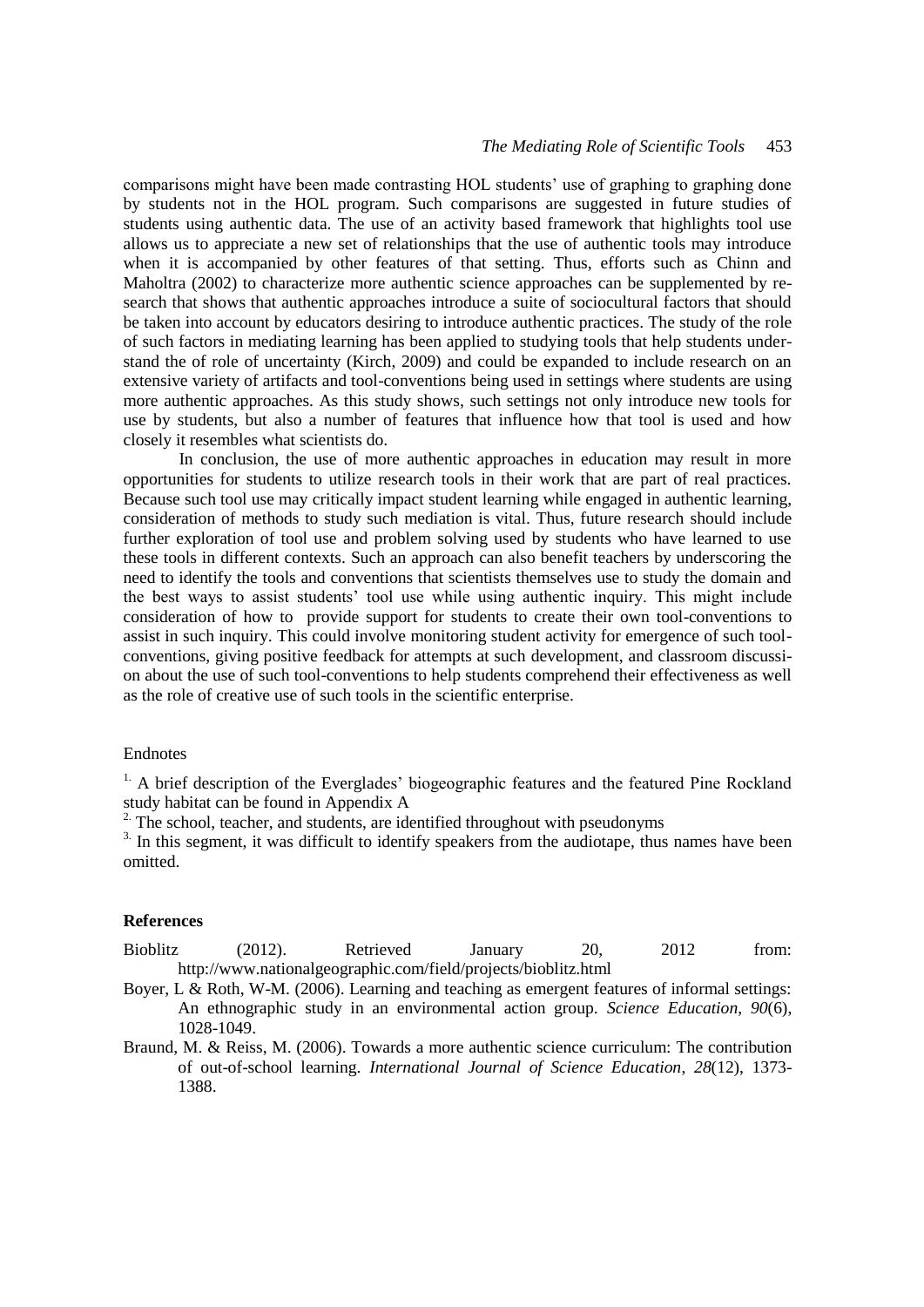- Buxton, C. (2006). Creating contextually authentic science in a "low-performing" urban elementary school. *Journal of Research in Science Teaching, 43*, 7, 695-721.
- Carter, C., Westbrook, S., & Thompkins, C. (1999). Examining science tools as mediators of students' learning about circuits. *Journal of Research in Science Teaching. 36*(1), 89- 105.
- Chinn, C. & Malhotra, B. (2002). Epistemologically authentic inquiry in schools: A theoretical framework for evaluating inquiry tasks. *Journal of Research in Science Teaching. 36*(1), 175-218.
- Cole, M. & Engeström, Y. (1993). A cultural-historical approach to distributed cognitions. In *Distributed cognitions: Psychological and educational considerations*. Ed. Salomon, G. Cambridge University Press.
- Engeström, Y. (1999) Innovative learning in work teams: analysing cycles of knowledge creation in practice, in: Y. Engeström et al. (Eds.) *Perspectives on activity theory*, (Cambridge, Cambridge University Press), 377-406.
- Erlandson, D. A., Harris, E.., Skipper, B., & Allen, S. (1993). *Doing naturalistic inquiry: A guide to methods.* Newbury Park, CA: Sage Publications.
- Everglades Activity Guide. *An Activity Guide for Teachers: Everglades National Park*, Grades 4-6.
- Greeno, J. (1998). The situativity of knowing, learning, and research. *American Psychologist*, *53*(1), 5-26.
- Hogan, K. (2002). A sociocultural analysis of school and community settings as sites for developing environmental practitioners. *Environmental Education Research, 8*(4), 413- 425.
- Kirch, S. (2009). Identifying and resolving uncertainty as a mediated action in science: A comparative analysis of the cultural tools used by scientists and elementary science students at work. *Science Studies and Science Education, 94*(2), 308-335.
- Krajcik, J. & Czerniak, C. (2007) *Teaching science in elementary and middle School: A project based approach.* Routledge Press.
- Krasny, M. & Roth, W-M. (2010). Environmental education for social-ecological system resilence: a perspective from activity theory. *Environmental Education Research, 16* (5- 6), 545-558.
- Latour, B., & Woolgar, S. (1979). *Laboratory life: The social construction of scientific facts*. London: Sage.
- Lave, J. &. Wenger, E. (1991). *Situated learning: Legitimate peripheral participation*. New York: Cambridge University Press.
- Lieberman, G. & Hoody, L. (1998). *Closing the achievement gap: Using the environment as an integrating context for learning.* State Education and Environment Roundtable.
- Lemke, J. (1990). *Talking science: Language, learning, and values*. Norwood, New Jersey: Ablex Publishing Corporation.
- Lodge, T. E. (2011). *The Everglades handbook: Understanding the ecosystem, 3rd ed.* Boca Raton, FL: CRC Press.
- Lunsford, E., Melear, C., Roth, W-M., Perkins, M., & Hickok, L. (2007). Proliferation of inscriptions and transformations among preservice science teachers engaged in authentic science. *Journal of Research in Science Teaching 44* (4), 538–564.
- McClintock, E., O'Brien, G., & Jiang, Z. (2005). Assessing teaching practices of secondary mathematics student teachers: An exploratory cross case analysis of voluntary field experiences. *Teacher Education Quarterly*, 32(3), 139-151.
- Mehan, H. (1978). Structuring school structure. *Harvard Educational Review, 48* (1), 32-64.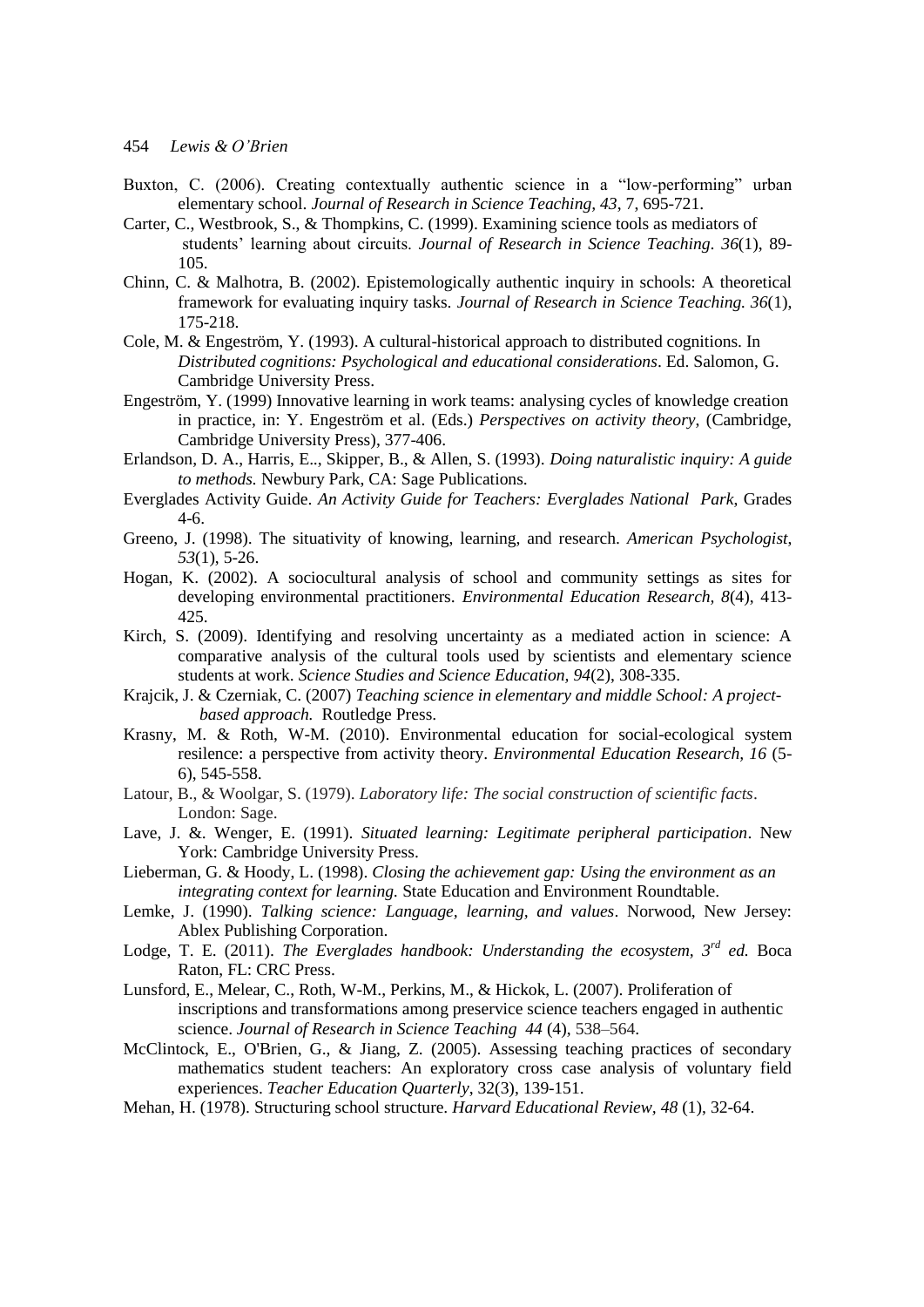- Moschkovitch, J.N. & Brenner, M.E. (2000). Integrating a naturalistic paradigm into research on mathematics and science cognition and learning. In Kelly, A.E. & Lesh, R.A. (Eds.), *Handbook of Research Design in Mathematics and Science Education* (pp. 457-486). Mahway, N.J.: Lawrence Erlbaum Associates.
- National Research Council. (2001). *Inquiry and the National Science Education Standards: A guide for teaching and learning*. Washington, D.C. National Academy Press.
- Pea, R. D. (1993) Practices of distributed intelligence and designs for education. In G. Salomon, R. Pea, J. Seely Brown & C. Heath (Eds.) *Distributed cognitions: psychological and educational considerations* (pp.47-87). Cambridge: Cambridge University Press.
- Polman, J. & Pea, R. (2001). Transformative communication as a cultural tool for guiding inquiry science. *Science Education, 85* (3), 223-238.
- Project FeederWatch (2012). Retrieved January 20, 2012 from: http://www.birds.cornell.edu/pfw/.
- Rahm, J., Miller, H., Hartley, L. & Moore, J. (2003). The value of an emergent notion of authenticity: Examples from two student/teacher-scientist partnership programs. *Journal of Research in Science Teaching, 40*(8), 737-756.
- Resnick, L. B. (1987). Learning in school and out. *Educational Researcher*, 16(9), 13-20.
- Rogoff, B. (1990). *Apprenticeship in thinking*. New York: Oxford University Press.
- Rogoff, B. (2003). *The cultural nature of human development.* New York: Oxford University Press.
- Rogoff, B. & Lave, J. (1984). *Everyday cognition: Its development in social context*. Cambridge, MA: Harvard University Press.
- Roth, W-M. (1995). *Authentic school science.* Dodrecht, Netherlands: Kluwer Academic Publishers.
- Roth, W.-M. & Bowen, G.M. (1994). Mathematization of experience in a Grade 8 open inquiry environment: An introduction to the representational practices of science. *Journal of Research in Science Teaching*, 31, 293–318.
- Roth,W.-M. & Bowen, G.M. (1995). Knowing and interacting: A study of culture, practices, and resources in a grade 8 open-inquiry science classroom guided by a cognitive apprenticeship metaphor. *Cognition and Instruction*, 13, 73–128.
- Roth, W.-M. & McGinn, M.K. (1997). Graphing: Cognitive ability or practice? *Science Education*, 81, 91–106.
- Roth,W.-M., & McGinn, M.K. (1998). Inscriptions: Toward a theory of representing science as social practice. *Review of Educational Research*, 68, 35–59.
- Saxe, G. B. (1991). *Culture and cognitive development*. Hillsdale, New Jersey: Lawrence Erlbaum Associates.
- Saxe, G. B. (1994). Studying cognitive development in sociocultural context: The development of a practice-based approach." Mind, Culture, & Activity 1(3): 135-157
- Saxe, G. B. (2002). Children's developing mathematics in collective practices: A framework for analysis. *Journal for the Learning Sciences*, 11 (2&3), 275-300.
- Sobel, D. (2004). *Place-based education: Connecting classrooms & communities*. Great Barrington, MA: The Orion Society.
- Sutherland, W. J. (1997). *Ecological census techniques a handbook*. Cambridge: Cambridge University Press.
- The GLOBE Program (2012). Retrieved January 20, 2012 at: http:// globe.gov/.
- Vygotsky, L. (1986). *Thought and language.* Cambridge, MA: The MIT Press.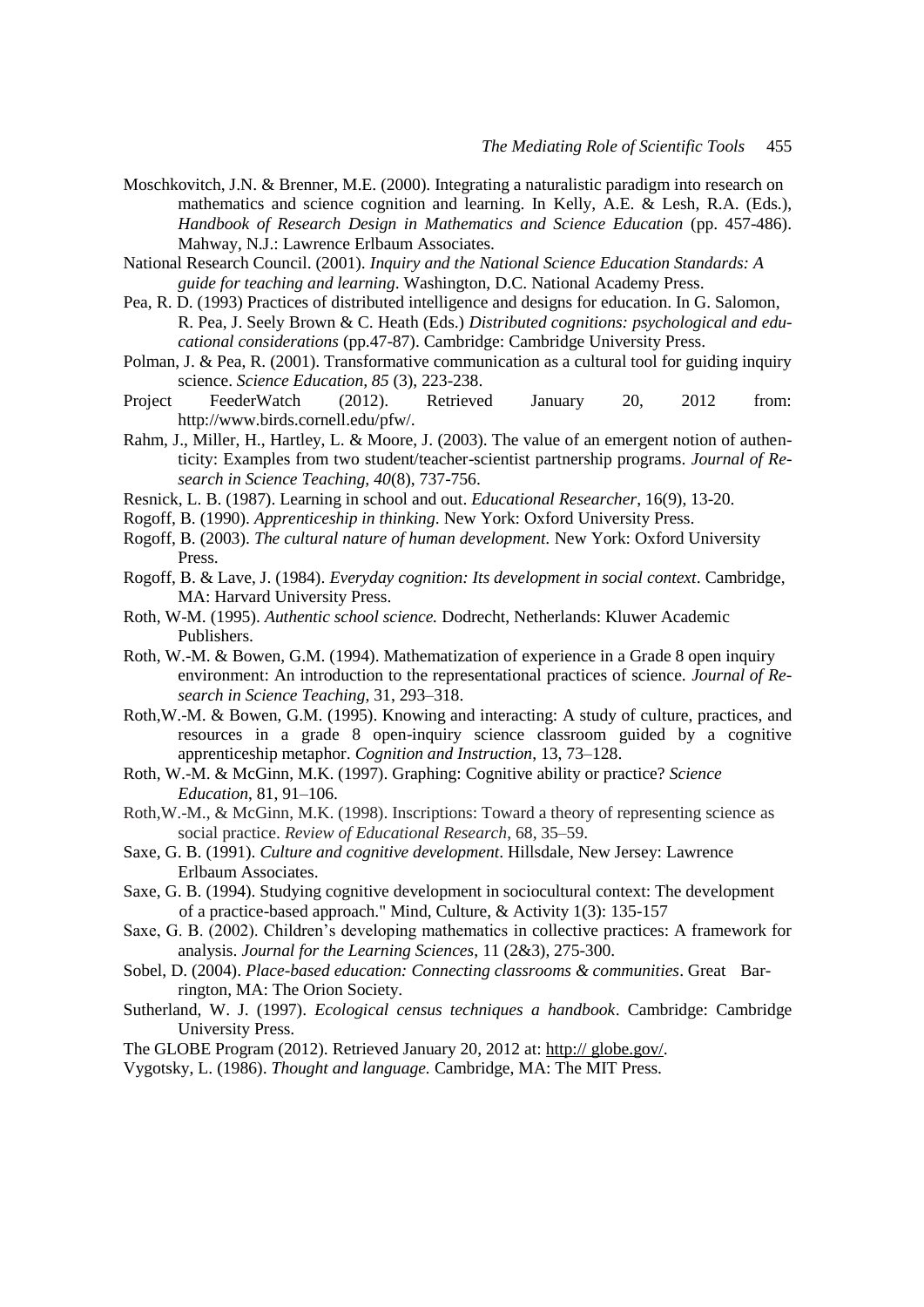- Wells, G. (Ed.). (2001). *Action, talk, and text: Learning and teaching through inquiry*. Practitioner Series. Williston, VT: Teachers College Press, (pp. 171-194). ERIC document #: ED451160.
- Wertsch, J.V. (1994). The primacy of mediated action in sociocultural studies. *Mind, Culture, and Activity*, *1* (4), 202-208.
- Wertsch, J. V., & Rupert, L. J. (1993). The authority of cultural tools in a sociocultural approach to mediated agency. *Cognition and Instruction, 11*, 227–239.
- Windschitl, M. (2001). The diffusion and appropriation of ideas in the science classroom: Developing a taxonomy of events occurring *between* groups of learners. *Journal of Research in Science Teaching*, *38*(1), 17-42.
- Wu, H.-K.,& Krajcik, J.S. (2006). Inscriptional practices in two inquiry-based classrooms: A case study of seventh graders' use of data tables and graphs. *Journal of Research in Science Teaching*, 43, 63-95

# **Authors**

Dr. Scott Lewis's contact info is as follows: Correspondance: Scott Lewis, Ph.D., 930 SW 98th Terrace, Pembroke Pines, Florida, 33025. **Correspondence:** 930 SW 98<sup>th</sup> Terrace, Pembroke Pines, Florida, 33025 USA. E-mail: slewis59@fau.edu

Dr. George O'Brien's contact info is as follows: George E. O'Brien, Ph.D., Associate Professor, Science Education, Florida International University, Department of Teaching and Learning, ZEB 257A, MMC, 11200 SW 8th Street, Miami, Florida 33199. E-mail: [obrieng@fiu.edu](mailto:obrieng@fiu.edu)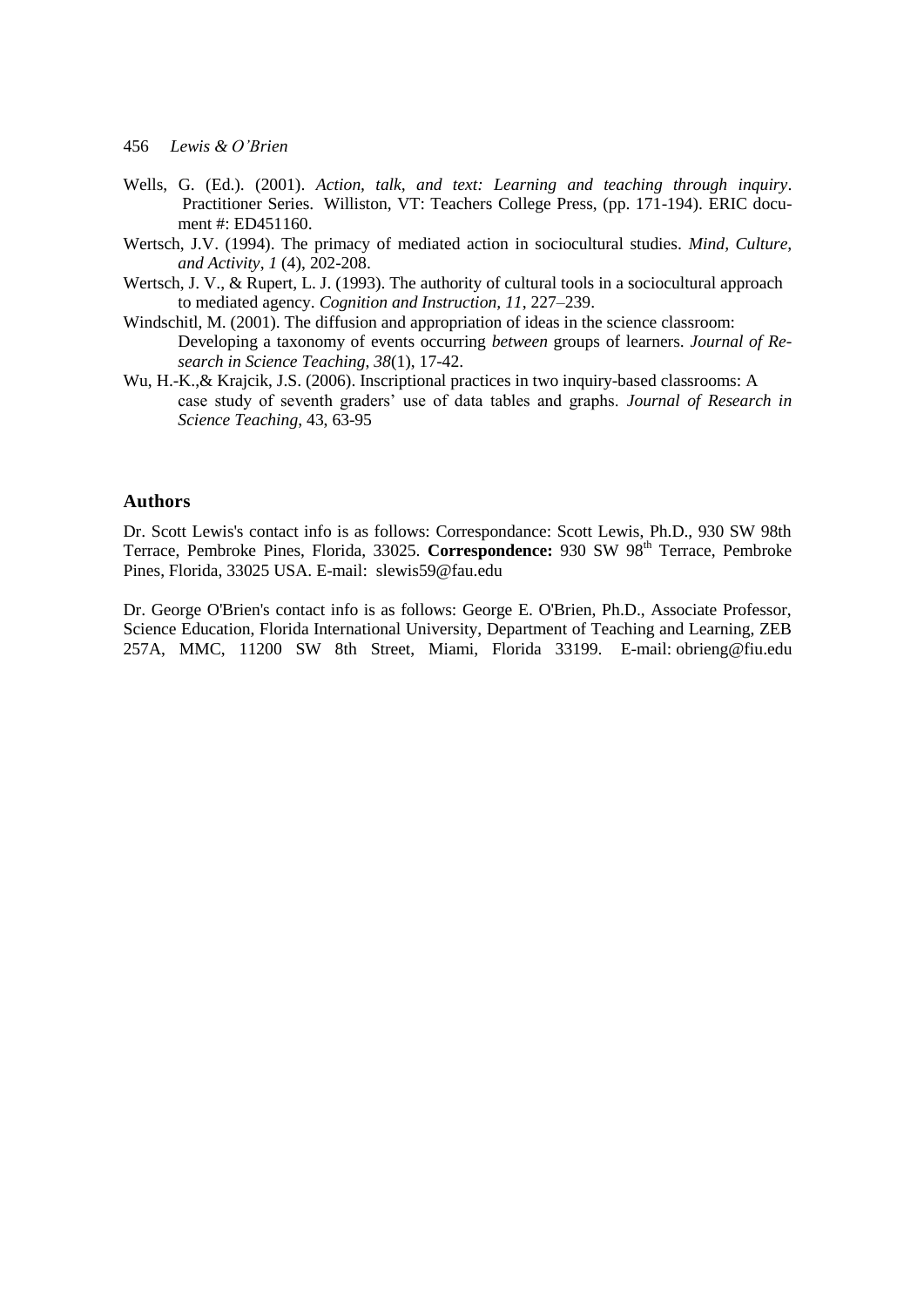## **Appendix A.**

Everglades National Park has been designated a World Heritage Site, International Biosphere Reserve, and Wetland of International Importance, signifying its global importance. This vast subtropical area has essentially two seasons - wet and dry - that governs the tempo of life in the environment. Because of its southern location and the proximity of the Atlantic Ocean and Gulf of Mexico, this ecosystem has warm weather most of the year (with monthly daytime temperatures ranging between 78 $^{\circ}$  – 91 $^{\circ}$  F and nighttime temperatures ranging between 56 $^{\circ}$  -73 $^{\circ}$ F). It receives most of its rain from clouds associated with cumulus buildup in the months between April and October with monthly rainy season averages of about 6-9 inches though an occasional front will bring brief periods of rain during the period from November through March. The Everglades is subjected to periodic droughts and fires that race across the landscape on a seasonal basis, most often started by lightning. The slight differences in elevation provide enough of a difference for the water to begin its southward flow from the middle of the state. Historically, the Everglades system starts as water that overflowed the south end of Lake Okeechobee and continued through the end of Florida as a slow moving sheet some 60 miles wide in spaces and eventually spilling into the straits of Florida. A variety of measures to control this flow after a devastating hurricane in the 1940's and pressures for development have lead to a complex series of canals, locks, and pumping stations that now interlaces South Florida. A number of other problems have beset this region from the last century, including the wholesale slaughter of birds in the quest for plumes, the near extermination of alligators. More recent problems include the loss of significant numbers of particular species including the Florida panther (*Puma concolor coryi*), Cape Sable seaside sparrow (*Ammodramus maritimus mirabilis*), and woodstork (*Mycteria americana*); the invasion of significant numbers of exotic plants and animals, including Brazilian pepper (*Schinus terebenthefola*); the discovery of toxic amounts of mercury in higher levels of the food chain; and the raising of the levels of phosphates in levels south of the farm areas south of Lake Okeechobee which have lead to the replacement of sawgrass with cattails in large areas.

The Everglades Ecosystem encompasses a number of habitats, including sawgrass praries, cypress domes, and hardwood hammocks. At the most elevated portions of the system, the pine rocklands habitat may be found. This is the habitat that the students in this study were investigating. Pine Rocklands are a globally endangered ecosystem, occurring only in South Florida, the Bahamas, and Cuba. They are known by their tall South Florida slash pines (*Pinus elliotii* var. *densa*) and saw palmettos (*Serenoa repens*), and they support 374 kinds of native plants, of which 31 are endemic, five are listed as federally endangered, and five are candidates for listing. Many of the plants and animals have remarkable adaptations to this habitat.